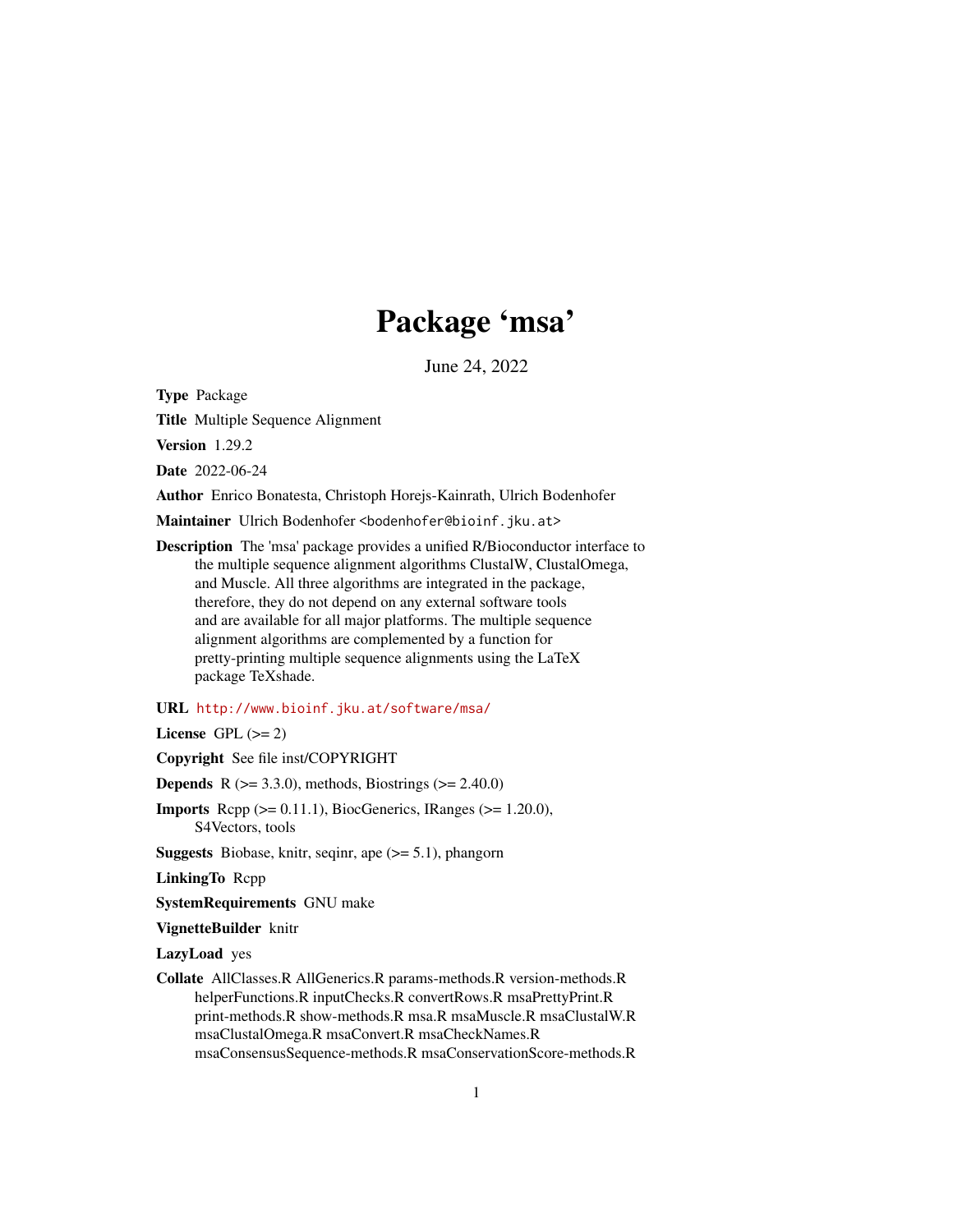biocViews MultipleSequenceAlignment, Alignment, MultipleComparison, Sequencing NeedsCompilation yes git\_url https://git.bioconductor.org/packages/msa git\_branch master git\_last\_commit d6f4b25

git\_last\_commit\_date 2022-06-24

Date/Publication 2022-06-24

# R topics documented:

| Index | 30 |
|-------|----|
|       |    |
|       |    |
|       |    |
|       |    |
|       |    |
|       |    |
|       |    |
|       |    |
|       |    |
|       |    |
|       |    |
|       |    |

msa-package *Multiple Sequence Alignment*

# Description

The msa package provides a unified R/Bioconductor interface to different multiple sequence alignment algorithms. Currently, 'ClustalW', 'ClustalOmega', and 'MUSCLE' are supported. All algorithms are usable without additional software packages and on all major platforms. The multiple sequence algorithms are complemented by an R interface to the powerful LaTeX package texshade.sty which allows for a highly customizable plots of multiple sequence alignments.

# Details

| Package: | msa        |
|----------|------------|
| Type:    | Package    |
| Version: | 1.1.2      |
| Date:    | 2015-09-29 |
| License: | $GPI - 2$  |

<span id="page-1-0"></span>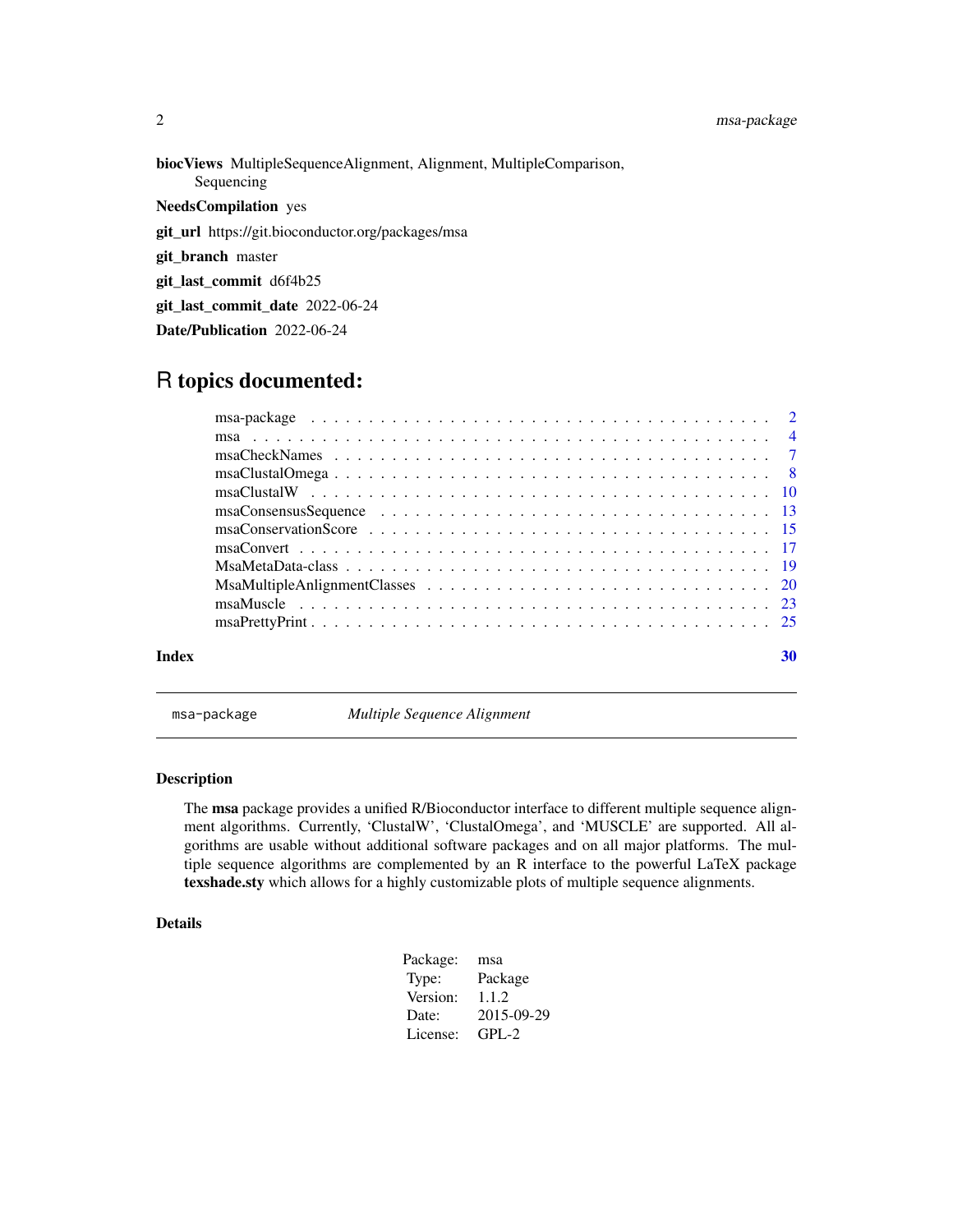#### <span id="page-2-0"></span>Author(s)

Enrico Bonatesta, Christoph Horejs-Kainrath, and Ulrich Bodenhofer <msa@bioinf.jku.at>

#### **References**

#### <http://www.bioinf.jku.at/software/msa>

U. Bodenhofer, E. Bonatesta, C. Horejs-Kainrath, and S. Hochreiter (2015). msa: an R package for multiple sequence alignment. *Bioinformatics* 31(24):3997-3999. DOI: [doi:10.1093/bioinformatics/](https://doi.org/10.1093/bioinformatics/btv494) [btv494.](https://doi.org/10.1093/bioinformatics/btv494)

Thompson, J. D., Higgins, D. G., and Gibson, T. J. (1994) CLUSTAL W: improving the sensitivity of progressive multiple sequence alignment through sequence weighting, position-specific gap penalties and weight matrix choice. *Nucleic Acids Res.* 22(22):4673-4680. DOI: [doi:10.1093/nar/](https://doi.org/10.1093/nar/22.22.4673) [22.22.4673.](https://doi.org/10.1093/nar/22.22.4673)

Sievers, F., Wilm, A., Dineen, D., Gibson, T. J., Karplus, K., Li, W., Lopez, R., McWilliam, H., Remmert, M., Soeding, J., Thompson, J. D., and Higgins, D. G. (2011) Fast, scalable generation of high-quality protein multiple sequence alignments using Clustal Omega. *Mol. Syst. Biol.* 7:539. DOI: [doi:10.1038/msb.2011.75.](https://doi.org/10.1038/msb.2011.75)

Edgar, R. C. (2004) MUSCLE: multiple sequence alignment with high accuracy and high throughput. *Nucleic Acids Res.* 32(5):1792-1797. DOI: [doi:10.1093/nar/gkh340.](https://doi.org/10.1093/nar/gkh340)

Edgar, R. C. (2004) MUSCLE: a multiple sequence alignment method with reduced time and space complexity. *BMC Bioinformatics* 5:113. DOI: [doi:10.1186/147121055113.](https://doi.org/10.1186/1471-2105-5-113)

Beitz, E. (2000) TeXshade: shading and labeling of multiple sequence alignments using LaTeX2e *Bioinformatics* 16(2):135-139. DOI: [doi:10.1093/bioinformatics/16.2.135.](https://doi.org/10.1093/bioinformatics/16.2.135)

#### See Also

[msa](#page-3-1), [msaClustalW](#page-9-1), [msaClustalOmega](#page-7-1), [msaMuscle](#page-22-1), [msaPrettyPrint](#page-24-1)

#### **Examples**

```
## read sequences
filepath <- system.file("examples", "exampleAA.fasta", package="msa")
mySeqs <- readAAStringSet(filepath)
## call unified interface msa() for default method (ClustalW) and
## default parameters
msa(mySeqs)
```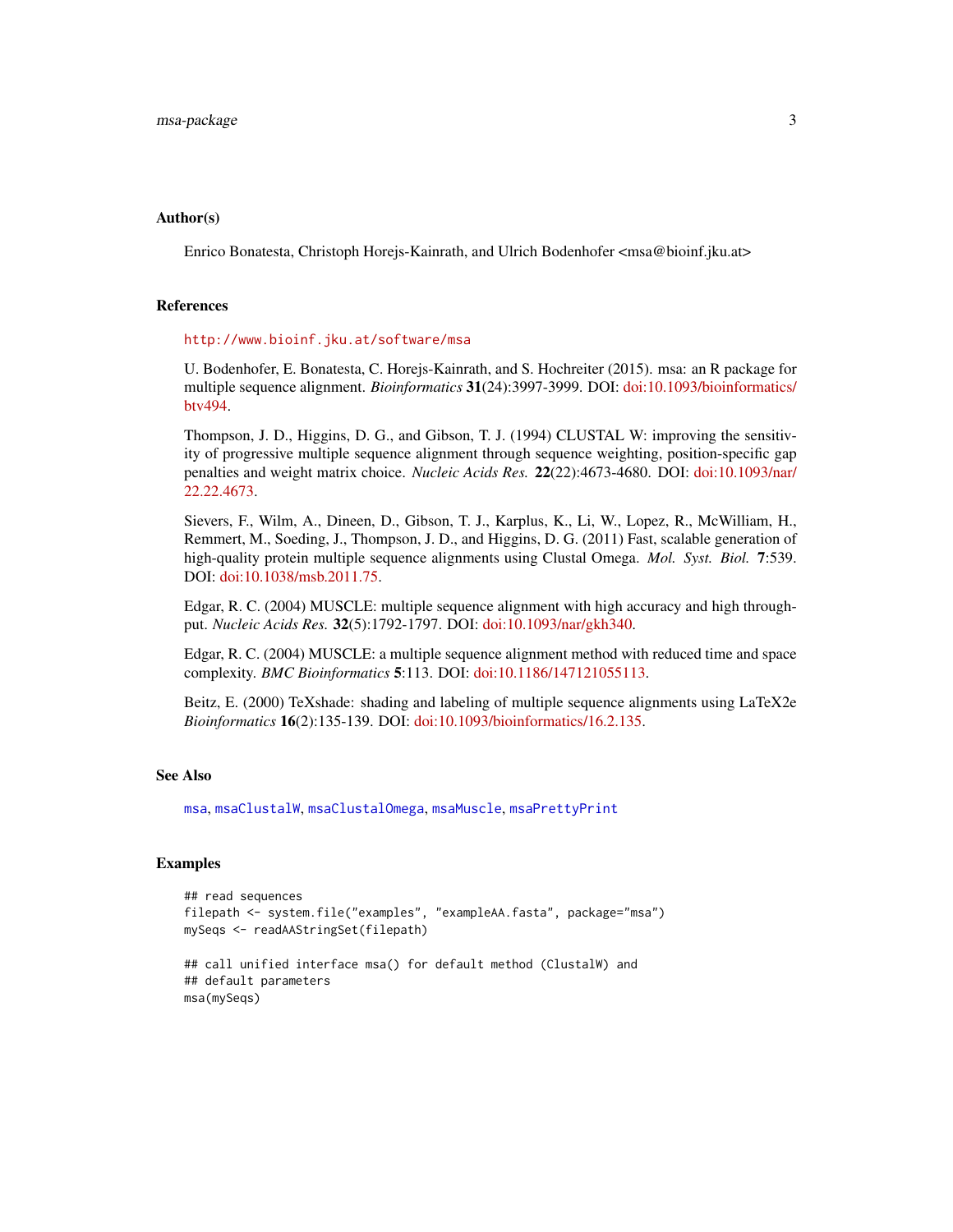# Description

The msa function provides a unified interface to the three multiple sequence alignment algorithms in this package: 'ClustalW', 'ClustalOmega', and 'MUSCLE'.

# Usage

```
msa(inputSeqs, method=c("ClustalW", "ClustalOmega", "Muscle"),
    cluster="default", gapOpening="default",
   gapExtension="default", maxiters="default",
    substitutionMatrix="default", type="default",
    order=c("aligned", "input"), verbose=FALSE, help=FALSE,
    ...)
```
# Arguments

| inputSegs          | input sequences; this argument can be a character vector, an object of class<br>XStringSet(includes the classes AAStringSet, DNAStringSet, and RNAStringSet),<br>or a single character string with a file name. In the latter case, the file name is<br>required to have the suffix '.fa' or '.fasta', and the file must be in FASTA format. |
|--------------------|----------------------------------------------------------------------------------------------------------------------------------------------------------------------------------------------------------------------------------------------------------------------------------------------------------------------------------------------|
| method             | specifies the multiple sequence alignment to be used; currently, "ClustalW",<br>"ClustalOmega", and "Muscle" are supported.                                                                                                                                                                                                                  |
| cluster            | parameter related to sequence clustering; its interpretation and default value de-<br>pends on the method; see msaClustalW, msaClustalOmega, or msaMuscle for<br>algorithm-specific information.                                                                                                                                             |
| gapOpening         | gap opening penalty; the defaults are specific to the algorithm (see msaClustalW,<br>and msaMuscle). Note that the sign of this parameter is ignored. The sign is<br>automatically adjusted such that the called algorithm penalizes gaps instead of<br>rewarding them.                                                                      |
| gapExtension       | gap extension penalty; the defaults are specific to the algorithm (see msaClustalW,<br>and msaMuscle). Note that the sign of this parameter is ignored. The sign is<br>automatically adjusted such that the called algorithm penalizes gaps instead of<br>rewarding them.                                                                    |
| maxiters           | maximum number of iterations; its interpretation and default value depends on<br>the method; see msaClustalW, msaClustalOmega, or msaMuscle for algorithm-<br>specific information.                                                                                                                                                          |
| substitutionMatrix |                                                                                                                                                                                                                                                                                                                                              |
|                    | substitution matrix for scoring matches and mismatches; format and defaults<br>depend on the algorithm; see msaClustalW, msaClustalOmega, or msaMuscle<br>for algorithm-specific information.                                                                                                                                                |

<span id="page-3-1"></span><span id="page-3-0"></span>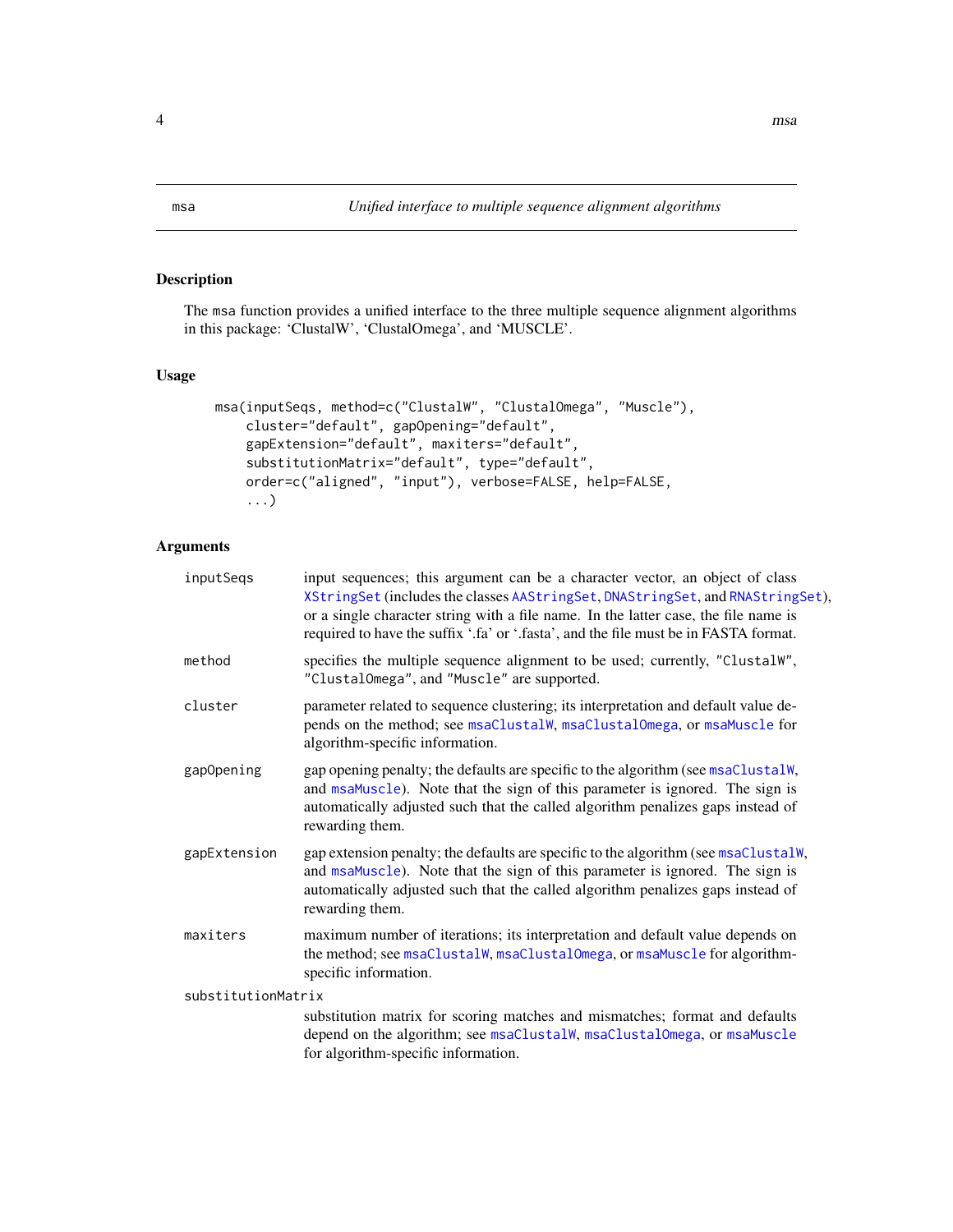<span id="page-4-0"></span>

| type    | type of the input sequences inputSeqs; possible values are "dna", "rna", or<br>"protein". In the original ClustalW implementation, this parameter is also<br>called -type; "auto" is also possible in the original ClustalW, but, in this pack-<br>age, "auto" is deactivated. The type argument is mandatory if inputSeqs is<br>a character vector or the file name of a FASTA file (see above). If inputSeqs<br>is an object of class AAStringSet, DNAStringSet, or RNAStringSet, the type<br>of sequences is determined by the class of inputSeqs and the type parameter<br>is not necessary. If it is nevertheless specified and the type does not match the<br>class of inputSeqs, the function stops with an error.                               |
|---------|---------------------------------------------------------------------------------------------------------------------------------------------------------------------------------------------------------------------------------------------------------------------------------------------------------------------------------------------------------------------------------------------------------------------------------------------------------------------------------------------------------------------------------------------------------------------------------------------------------------------------------------------------------------------------------------------------------------------------------------------------------|
| order   | how the sequences should be ordered in the output object; if "aligned" is cho-<br>sen, the sequences are ordered in the way the multiple sequence alignment al-<br>gorithm orders them. If "input" is chosen, the sequences in the output object<br>are ordered in the same way as the input sequences. For MUSCLE, the choice<br>"input" is not available for sequence data that is read directly from a FASTA<br>file. Even if sequences are supplied directly via R, the sequences must have<br>unique names, otherwise the input order cannot be recovered. If the sequences<br>do not have names or if the names are not unique, the msaMuscle function as-<br>signes generic unique names "Seq1"-Seqn to the sequences and issues a warn-<br>ing. |
| verbose | if TRUE, the algorithm displays detailed information and progress messages.                                                                                                                                                                                                                                                                                                                                                                                                                                                                                                                                                                                                                                                                             |
| help    | if TRUE, information about algorithm-specific parameters is displayed. In this<br>case, no multiple sequence alignment is performed and the function quits after<br>displaying the additional help information.                                                                                                                                                                                                                                                                                                                                                                                                                                                                                                                                         |
|         | all other parameters are passed on to the multiple sequence algorithm, i.e. to one<br>of the functions msaClustalW, msaClustalOmega, or msaMuscle. An overview<br>of parameters that are available for the chosen method is shown when calling<br>msa with help=TRUE. For more details, see also the documentation of chosen<br>multiple sequence alignment algorithm.                                                                                                                                                                                                                                                                                                                                                                                  |

### Details

msa is a simple wrapper function that unifies the interfaces of the three functions [msaClustalW](#page-9-1), [msaClustalOmega](#page-7-1), and [msaMuscle](#page-22-1). Which function is called, is controlled by the method argument.

Note that the input sequences may be reordered by the multiple sequence alignment algorithms in order to group together similar sequences (see also description of argument order above). So, if the input order should be preserved or if the input order should be recovered later, we strongly recommend to always assign unique names to the input sequences. As noted in the description of the inputSeqs argument above, all functions, msa(), [msaClustalW](#page-9-1), [msaClustalOmega](#page-7-1), and [msaMuscle](#page-22-1), also allow for direct reading from FASTA files. This is mainly for the reason of memory efficiency if the sequence data set is very large. Otherwise, we want to encourage users to first read the sequences into the R workspace. If sequences are read from a FASTA file directly, the order of output sequences is completely under the control of the respective algorithm and does not allow for checking whether the sequences are named uniquely in the FASTA file. The preservation of the input order works also for sequence data read from a FASTA file, but only for ClustalW and ClustalOmega; MUSCLE does not support this (see also argument order above and [msaMuscle](#page-22-1)).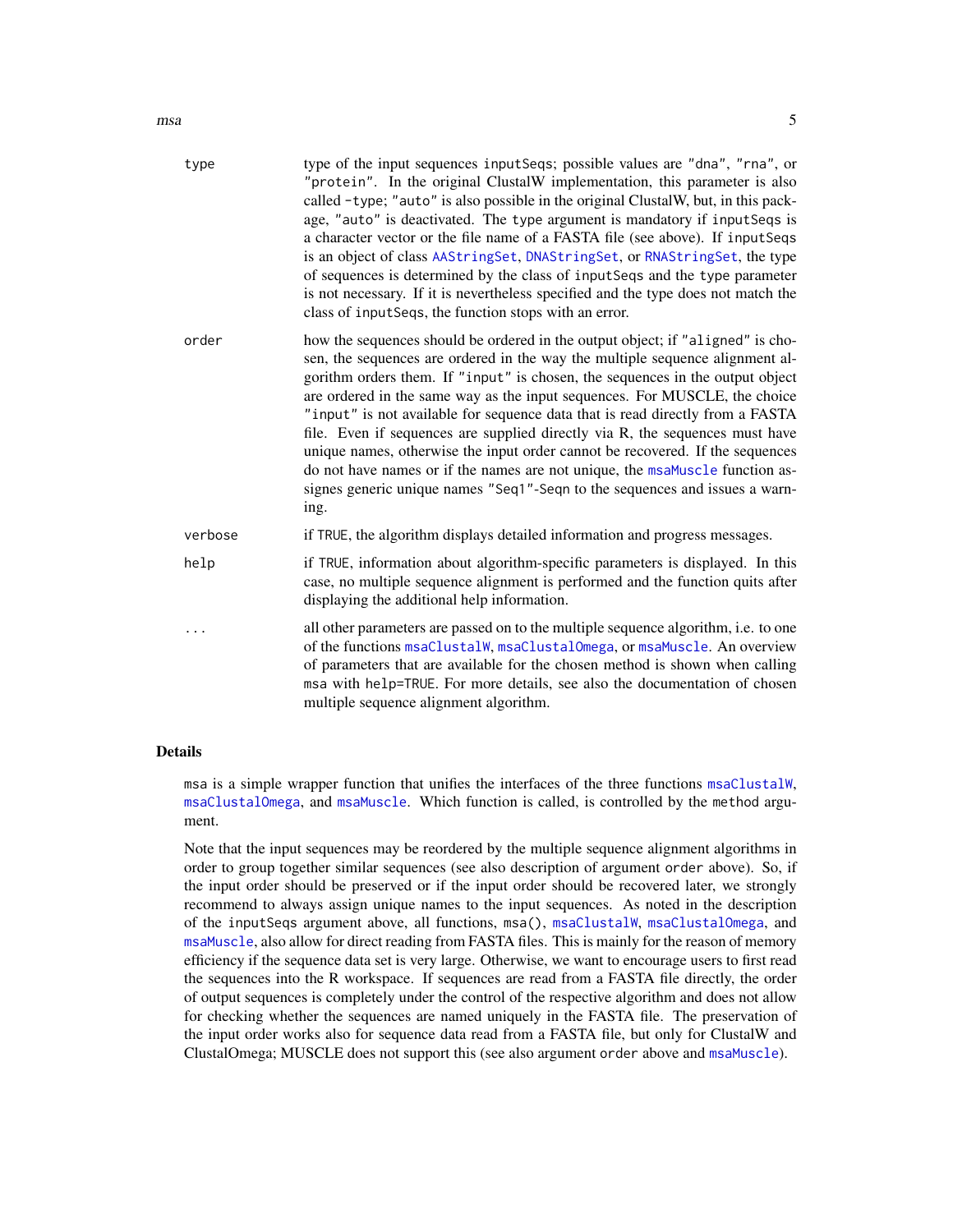#### <span id="page-5-0"></span>Value

Depending on the type of sequences for which it was called, msa returns a [MsaAAMultipleAlignment](#page-19-1), [MsaDNAMultipleAlignment](#page-19-1), or [MsaRNAMultipleAlignment](#page-19-1) object. If called with help=TRUE, msa returns an invisible NULL.

#### Author(s)

Enrico Bonatesta and Christoph Horejs-Kainrath <msa@bioinf.jku.at>

# References

<http://www.bioinf.jku.at/software/msa>

U. Bodenhofer, E. Bonatesta, C. Horejs-Kainrath, and S. Hochreiter (2015). msa: an R package for multiple sequence alignment. *Bioinformatics* 31(24):3997-3999. DOI: [doi:10.1093/bioinformatics/](https://doi.org/10.1093/bioinformatics/btv494) [btv494.](https://doi.org/10.1093/bioinformatics/btv494)

[http://www.clustal.org/download/clustalw\\_help.txt](http://www.clustal.org/download/clustalw_help.txt)

<http://www.clustal.org/omega/README>

<http://www.drive5.com/muscle/muscle.html>

Thompson, J. D., Higgins, D. G., and Gibson, T. J. (1994) CLUSTAL W: improving the sensitivity of progressive multiple sequence alignment through sequence weighting, position-specific gap penalties and weight matrix choice. *Nucleic Acids Res.* 22(22):4673-4680. DOI: [doi:10.1093/nar/](https://doi.org/10.1093/nar/22.22.4673) [22.22.4673.](https://doi.org/10.1093/nar/22.22.4673)

Sievers, F., Wilm, A., Dineen, D., Gibson, T. J., Karplus, K., Li, W., Lopez, R., McWilliam, H., Remmert, M., Soeding, J., Thompson, J. D., and Higgins, D. G. (2011) Fast, scalable generation of high-quality protein multiple sequence alignments using Clustal Omega. *Mol. Syst. Biol.* 7:539. DOI: [doi:10.1038/msb.2011.75.](https://doi.org/10.1038/msb.2011.75)

Edgar, R. C. (2004) MUSCLE: multiple sequence alignment with high accuracy and high throughput. *Nucleic Acids Res.* 32(5):1792-1797. DOI: [doi:10.1093/nar/gkh340.](https://doi.org/10.1093/nar/gkh340)

Edgar, R. C. (2004) MUSCLE: a multiple sequence alignment method with reduced time and space complexity. *BMC Bioinformatics* 5:113. DOI: [doi:10.1186/147121055113.](https://doi.org/10.1186/1471-2105-5-113)

#### See Also

```
msaClustalW, msaClustalOmega, msaMuscle, msaPrettyPrint, MsaAAMultipleAlignment, MsaDNAMultipleAlignment,
MsaRNAMultipleAlignment, MsaMetaData
```
#### Examples

```
## read sequences
filepath <- system.file("examples", "exampleAA.fasta", package="msa")
mySeqs <- readAAStringSet(filepath)
## call unified interface msa() for default method (ClustalW) and
## default parameters
msa(mySeqs)
```
## call ClustalOmega through unified interface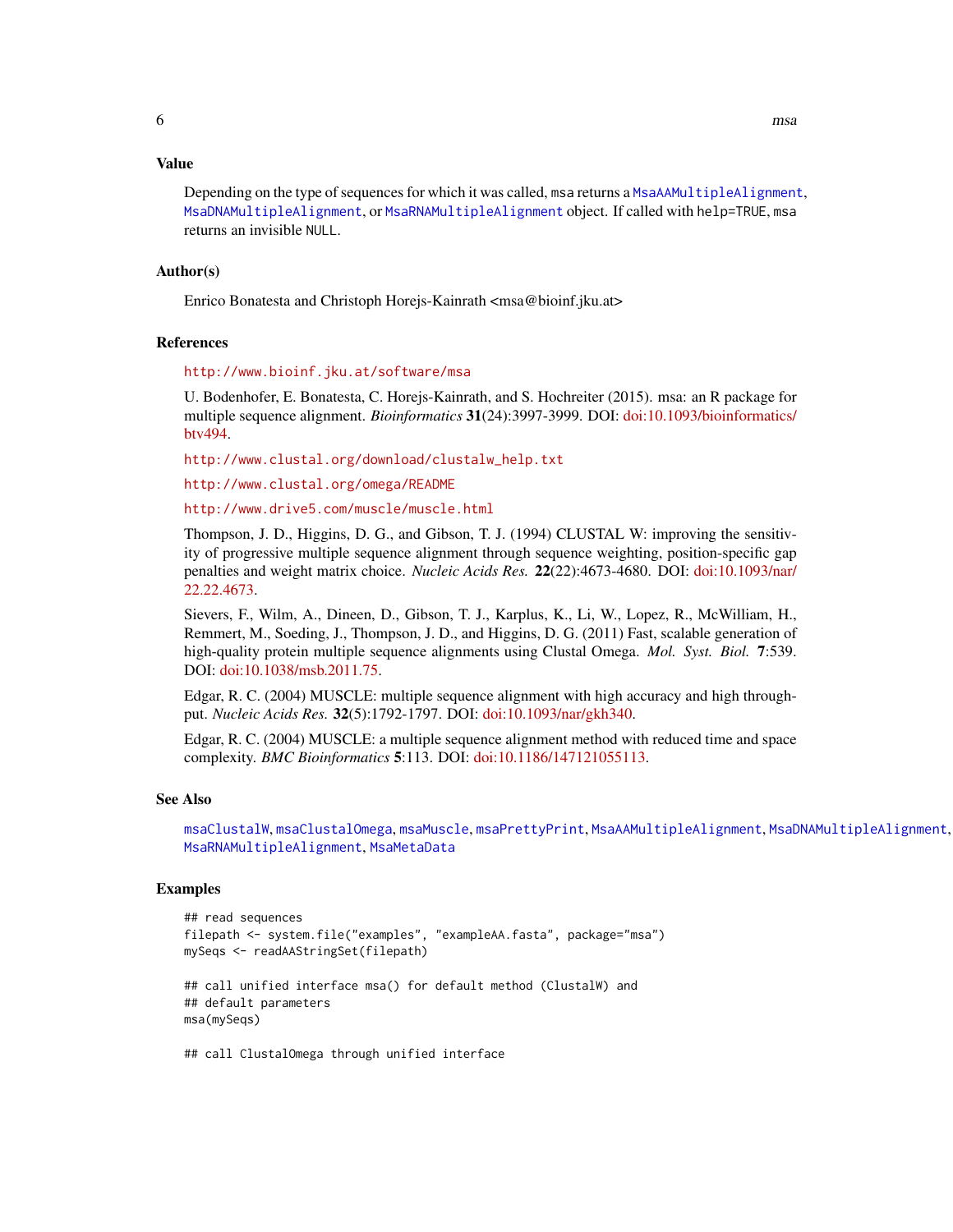# <span id="page-6-0"></span>msaCheckNames 7

```
msa(mySeqs, method="ClustalOmega")
## call MUSCLE through unified interface with some custom parameters
msa(mySeqs, method="Muscle", gapOpening=12, gapExtension=3, maxiters=16,
    cluster="upgmamax", SUEFF=0.4, brenner=FALSE,
    order="input", verbose=FALSE)
```
#### msaCheckNames *Check and fix sequence names*

#### Description

This function checks and fixed sequence names of multiple alignment objects if they contain characters that might lead to LaTeX problems when using [msaPrettyPrint](#page-24-1).

#### Usage

msaCheckNames(x, replacement=" ", verbose=TRUE)

#### Arguments

| x           | an object of class MultipleAlignment (which includes objects of classes MsaAAMultipleAlignment,<br>MsaDNAMultipleAlignment, and MsaRNAMultipleAlignment)                               |
|-------------|----------------------------------------------------------------------------------------------------------------------------------------------------------------------------------------|
| replacement | a character string specifying with which character(s) potentially problematic<br>characters should be replaced.                                                                        |
| verbose     | if TRUE (default), a warning message is shown if potentially problematic char-<br>acters are found. Otherwise, the function silently replaces these characters (see<br>details below). |

#### Details

The Biostrings package does not impose any restrictions on the names of sequences. Consequently, msa also allows all possible ASCII strings as sequence (row) names in multiple alignments. As soon as [msaPrettyPrint](#page-24-1) is used for pretty-printing multiple sequence alignments, however, the sequence names are interpreted as plain LaTeX source code. Consequently, LaTeX errors may arise because of characters or words in the sequence names that LaTeX does not or cannot interpret as plain text correctly. This particularly includes appearances of special characters and backslash characters in the sequence names.

The msaCheckNames function takes a multiple alignment object and checks sequence names for possibly problematic characters, which are all characters but letters (upper and lower case), digits, spaces, commas, colons, semicolons, periods, question and exclamation marks, dashes, braces, single quotes, and double quotes. All other characters are considered problematic. The function allows for both checking and fixing the sequence names. If called with verbose=TRUE (default), the function prints a warning if a problematic character is found. At the same time, regardless of the verbose argument, the function invisibly returns a copy of  $x$  in whose sequence names all problematic characters have been replaced by the string that is supplied via the replacement argument (the default is a single space).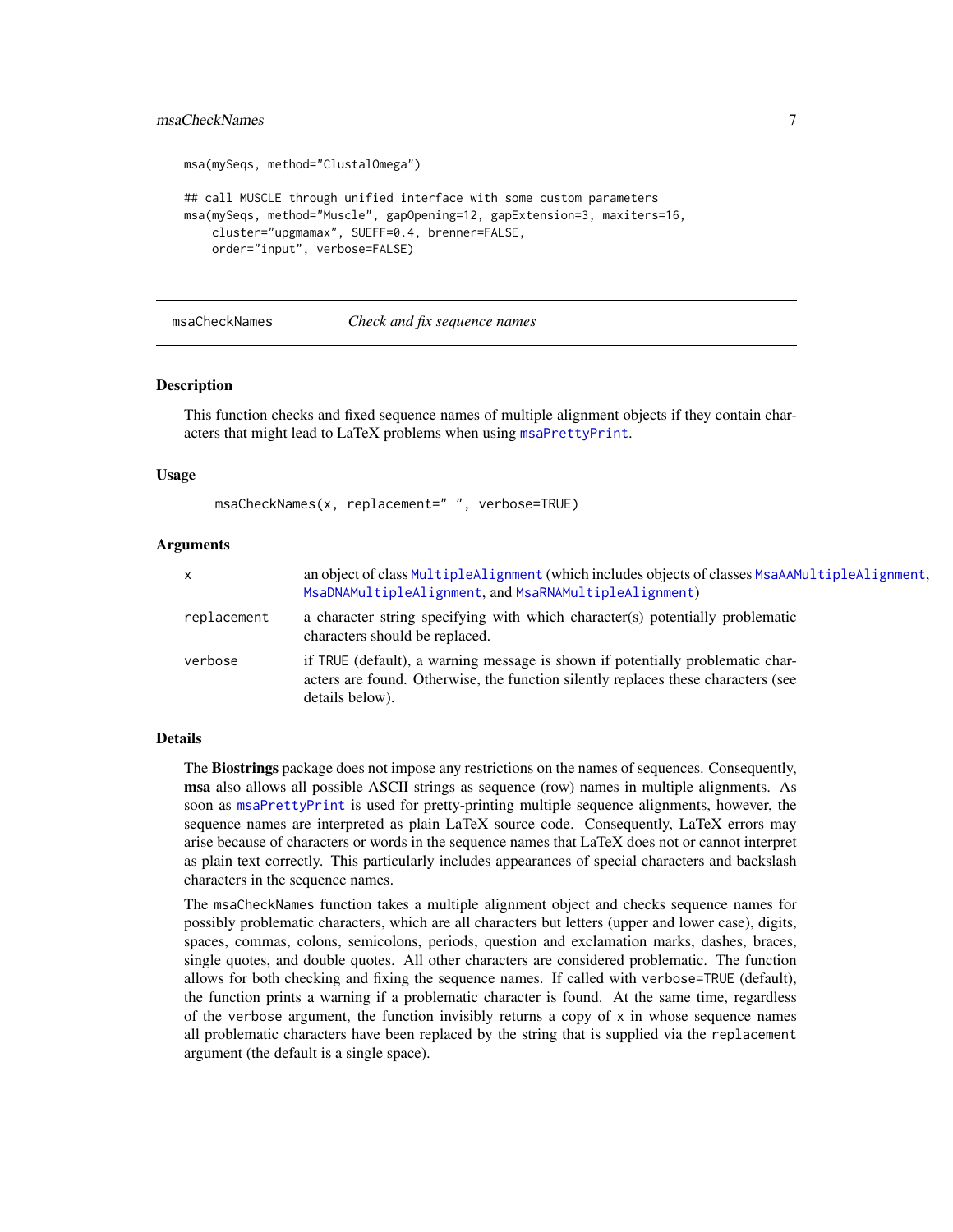<span id="page-7-0"></span>In any case, the best solution is to check sequence names carefully and to avoid problematic sequence names from the beginning.

#### Value

The function invisibly returns a copy of the argument x (therefore, an object of the same class as x), but with modified sequence/row names (see details above).

#### Author(s)

Ulrich Bodenhofer <msa@bioinf.jku.at>

#### References

#### <http://www.bioinf.jku.at/software/msa>

U. Bodenhofer, E. Bonatesta, C. Horejs-Kainrath, and S. Hochreiter (2015). msa: an R package for multiple sequence alignment. *Bioinformatics* 31(24):3997-3999. DOI: [doi:10.1093/bioinformatics/](https://doi.org/10.1093/bioinformatics/btv494) [btv494.](https://doi.org/10.1093/bioinformatics/btv494)

# See Also

[msaPrettyPrint](#page-24-1), [MsaAAMultipleAlignment](#page-19-1), [MsaDNAMultipleAlignment](#page-19-1), [MsaRNAMultipleAlignment](#page-19-1)

#### Examples

```
## create toy example
mySeqs <- DNAStringSet(c("ACGATCGATC", "ACGACGATC", "ACGATCCCCC"))
names(mySeqs) <- c("Seq. #1", "Seq. \2", "Seq. ~3")
## perform multiple alignment
myAlignment <- msa(mySeqs)
myAlignment
## check names
msaCheckNames(myAlignment)
## fix names
myAlignment <- msaCheckNames(myAlignment, replacement="", verbose=FALSE)
myAlignment
```
<span id="page-7-1"></span>msaClustalOmega *Multiple Sequence Alignment with ClustalOmega*

#### Description

This function calls the multiple sequence alignment algorithm ClustalOmega.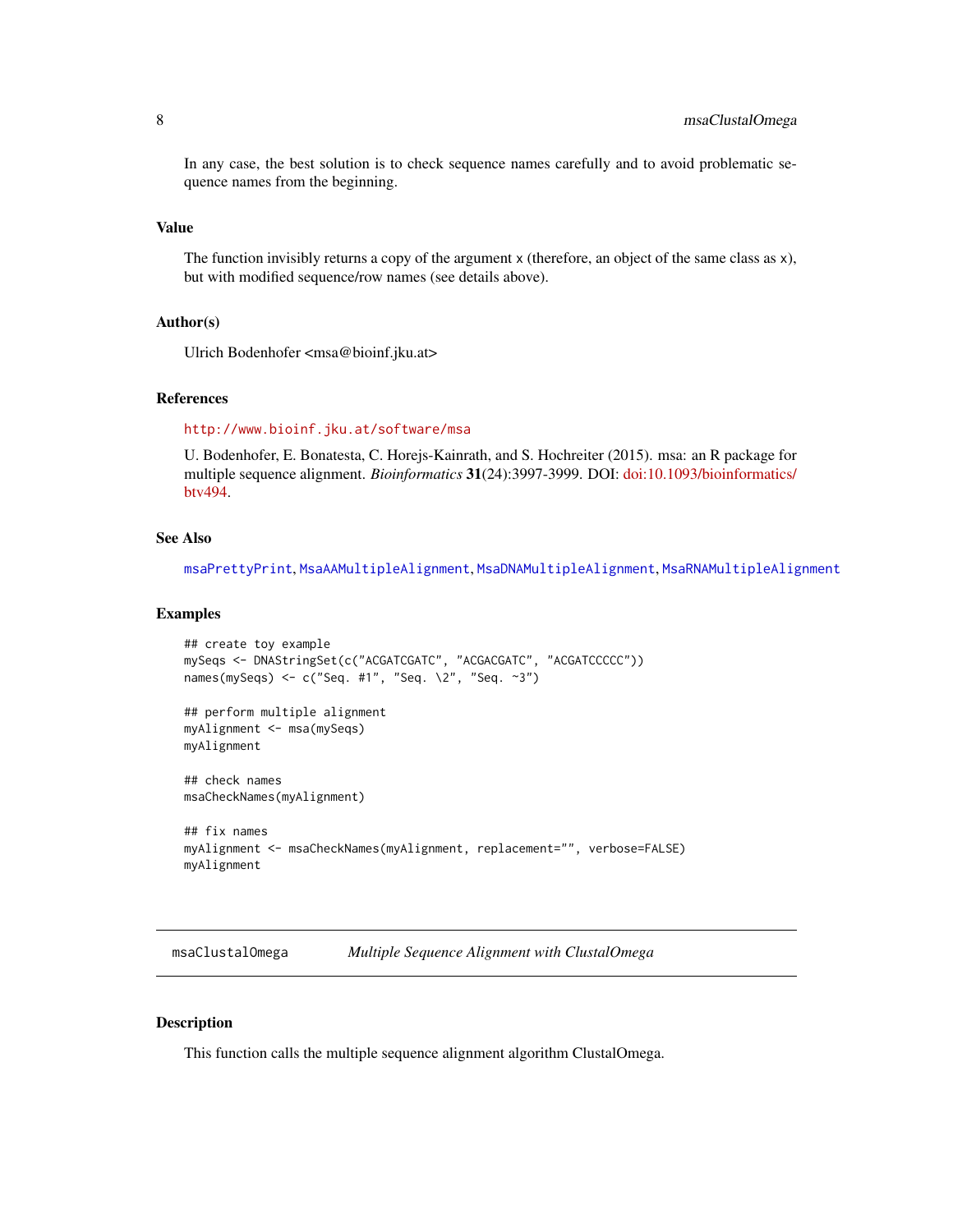# <span id="page-8-0"></span>Usage

```
msaClustalOmega(inputSeqs, cluster="default",
               gapOpening="default", gapExtension="default",
               maxiters="default", substitutionMatrix="default",
                type="default", order=c("aligned", "input"),
                verbose=FALSE, help=FALSE, ...)
```
# Arguments

| inputSeqs                | input sequences; see msa. In the original ClustalOmega implementation, this<br>parameter is called infile.                                                                                                                                                                                                     |
|--------------------------|----------------------------------------------------------------------------------------------------------------------------------------------------------------------------------------------------------------------------------------------------------------------------------------------------------------|
| cluster                  | The cluster size which should be used. The default is 100. In the original<br>ClustalOmega implementation, this parameter is called cluster-size.                                                                                                                                                              |
| gapOpening, gapExtension |                                                                                                                                                                                                                                                                                                                |
|                          | ClustalOmega currently does not allow to adjust gap penalties; these arguments<br>are only for future extensions and consistency with the other algorithms and msa.<br>However, setting these parameters to values other than "default" will result in<br>a warning.                                           |
| maxiters                 | maximum number of iterations; the default value is $\theta$ (no limitation). In the<br>original ClustalOmega implementation, this parameter is called iterations.                                                                                                                                              |
| substitutionMatrix       |                                                                                                                                                                                                                                                                                                                |
|                          | name of substitution matrix for scoring matches and mismatches; can be one of<br>the choices "BLOSUM30", "BLOSUM40", "BLOSUM50", "BLOSUM65", "BLOSUM80",<br>and "Gonnet". This parameter is a new feature - the original ClustalOmega<br>implementation does not allow for using a custom substitution matrix. |
| type                     | type of the input sequences input Seqs; see msa.                                                                                                                                                                                                                                                               |
| order                    | how the sequences should be ordered in the output object (see msa); in the orig-<br>inal ClustalW implementation, this parameter is called output-order.                                                                                                                                                       |
| verbose                  | if TRUE, the algorithm displays detailed information and progress messages.                                                                                                                                                                                                                                    |
| help                     | if TRUE, information about algorithm-specific parameters is displayed. In this<br>case, no multiple sequence alignment is performed and the function quits after<br>displaying the additional help information.                                                                                                |
| .                        | further parameters specific to ClustalOmega; An overview of parameters that<br>are available in this interface is shown when calling msaClustalOmega with<br>help=TRUE. For more details, see also the documentation of ClustalOmega.                                                                          |

# Details

This is a function providing the ClustalOmega multiple alignment algorithm as an R function. It can be used for various types of sequence data (see inputSeqs argument above). Parameters that are common to all multiple sequences alignments provided by the msa package are explicitly provided by the function and named in the same for all algorithms. Most other parameters that are specific to ClustalOmega can be passed to ClustalOmega via additional arguments (see argument help above).

Since ClustalOmega only allows for using built-in amino acid substitution matrices, it is hardly useful for multiple alignments of nucleotide sequences.

For a note on the order of output sequences and direct reading from FASTA files, see [msa](#page-3-1).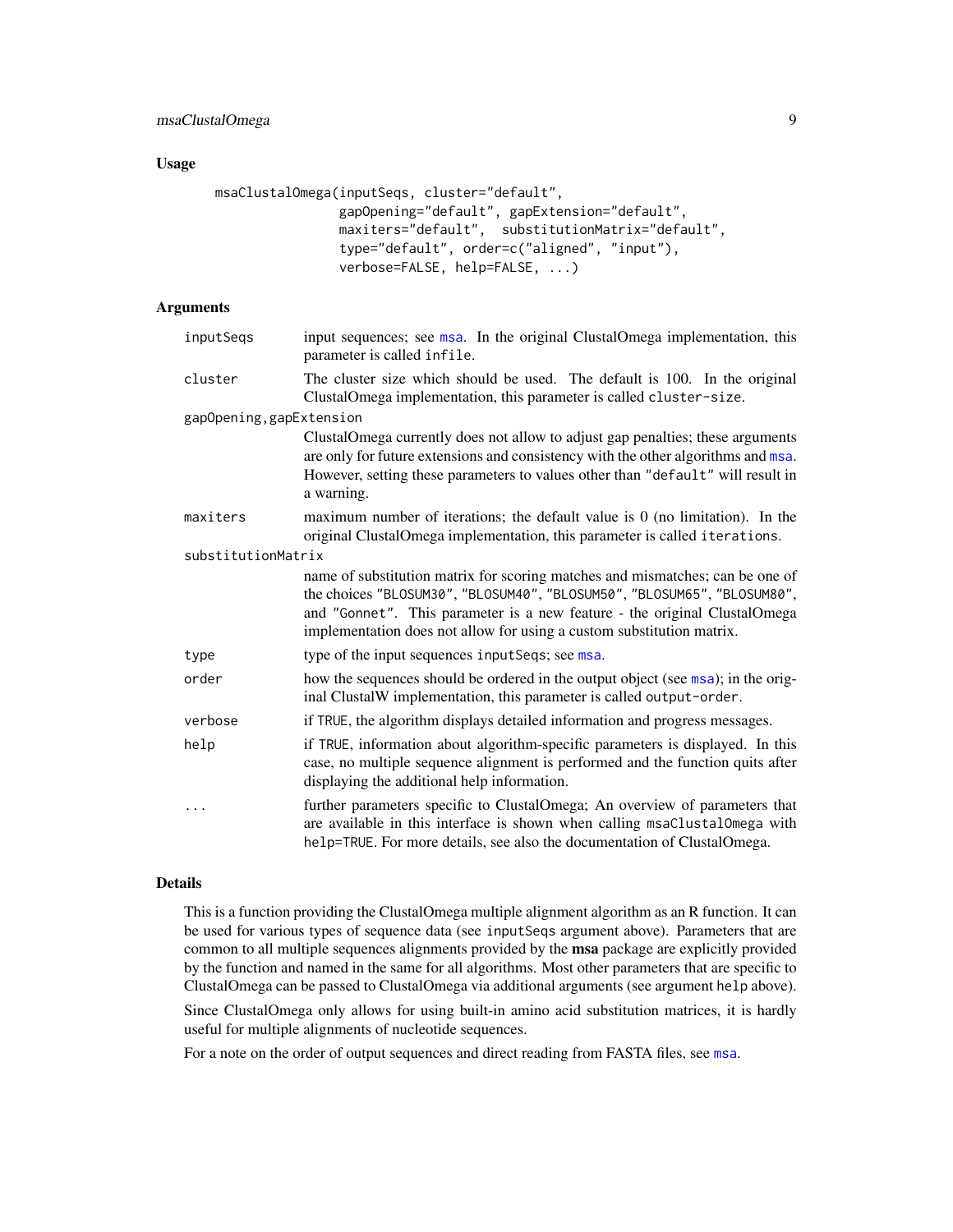#### <span id="page-9-0"></span>Value

Depending on the type of sequences for which it was called, msaClustalOmega returns a [MsaAAMultipleAlignment](#page-19-1), [MsaDNAMultipleAlignment](#page-19-1), or [MsaRNAMultipleAlignment](#page-19-1) object. If called with help=TRUE, msaClustalOmega returns an invisible NULL.

#### Author(s)

Enrico Bonatesta and Christoph Horejs-Kainrath <msa@bioinf.jku.at>

#### References

#### <http://www.bioinf.jku.at/software/msa>

U. Bodenhofer, E. Bonatesta, C. Horejs-Kainrath, and S. Hochreiter (2015). msa: an R package for multiple sequence alignment. *Bioinformatics* 31(24):3997-3999. DOI: [doi:10.1093/bioinformatics/](https://doi.org/10.1093/bioinformatics/btv494) [btv494.](https://doi.org/10.1093/bioinformatics/btv494)

<http://www.clustal.org/omega/README>

Sievers, F., Wilm, A., Dineen, D., Gibson, T. J., Karplus, K., Li, W., Lopez, R., McWilliam, H., Remmert, M., Soeding, J., Thompson, J. D., and Higgins, D. G. (2011) Fast, scalable generation of high-quality protein multiple sequence alignments using Clustal Omega. *Mol. Syst. Biol.* 7:539. DOI: [doi:10.1038/msb.2011.75.](https://doi.org/10.1038/msb.2011.75)

#### See Also

[msa](#page-3-1), [MsaAAMultipleAlignment](#page-19-1), [MsaDNAMultipleAlignment](#page-19-1), [MsaRNAMultipleAlignment](#page-19-1), [MsaMetaData](#page-18-1)

#### Examples

```
## read sequences
filepath <- system.file("examples", "exampleAA.fasta", package="msa")
mySeqs <- readAAStringSet(filepath)
## call msaClustalOmega with default values
msaClustalOmega(mySeqs)
## call msaClustalOmega with custom parameters
msaClustalOmega(mySeqs, auto=FALSE, cluster=120, dealign=FALSE,
                useKimura=FALSE, order="input", verbose=FALSE)
```
<span id="page-9-1"></span>msaClustalW *Multiple Sequence Alignment with ClustalW*

#### **Description**

This function calls the multiple sequence alignment algorithm ClustalW.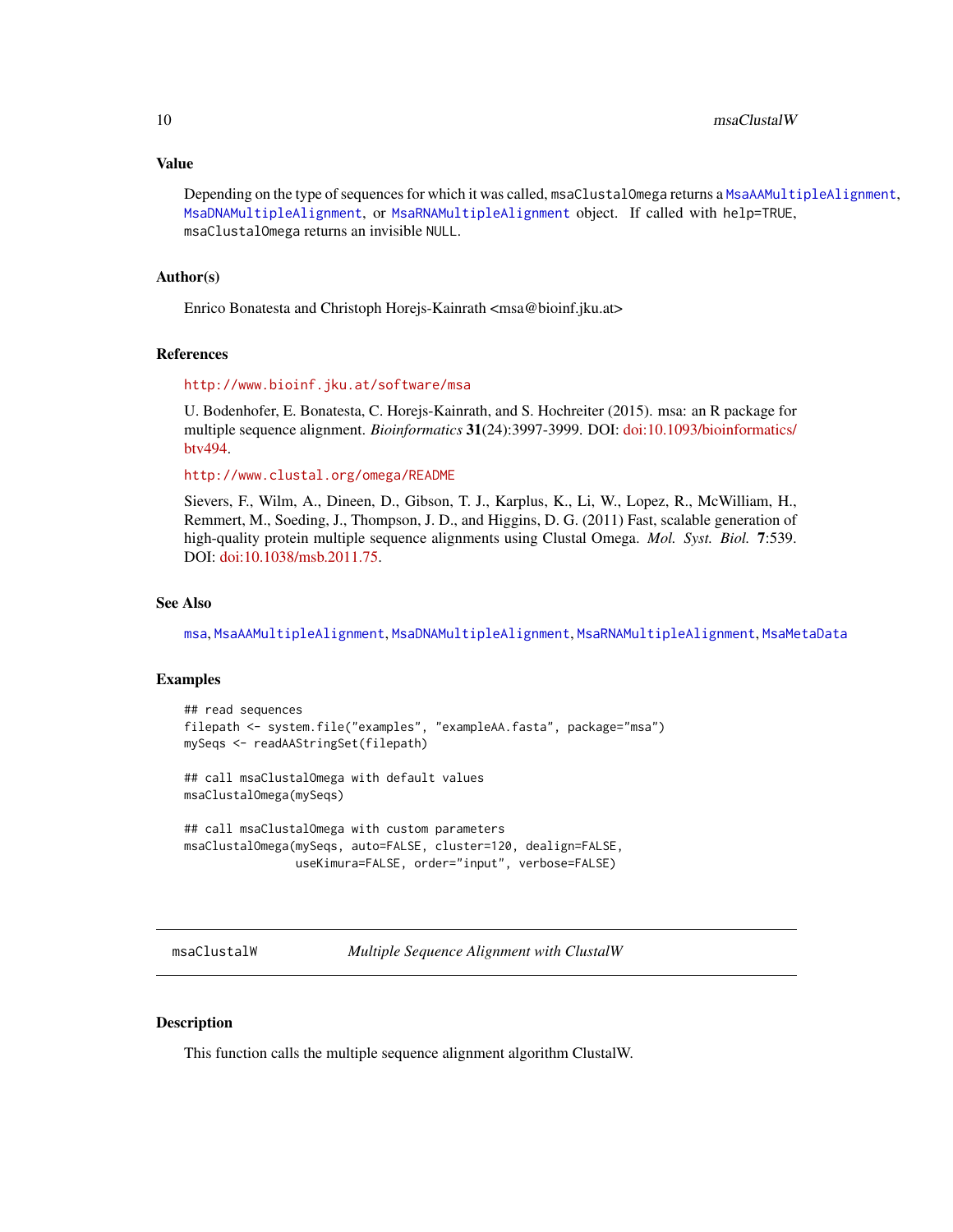#### msaClustalW 11

# Usage

```
msaClustalW(inputSeqs, cluster="default", gapOpening="default",
            gapExtension="default", maxiters="default",
            substitutionMatrix="default", type="default",
            order=c("aligned", "input"), verbose=FALSE,
            help=FALSE, ...)
```
# Arguments

| inputSeqs          | input sequences; see msa. In the original ClustalW implementation, this param-<br>eter is called infile.                                                                                                                                                                                                                                                                                                                                                                                                                                                                                          |
|--------------------|---------------------------------------------------------------------------------------------------------------------------------------------------------------------------------------------------------------------------------------------------------------------------------------------------------------------------------------------------------------------------------------------------------------------------------------------------------------------------------------------------------------------------------------------------------------------------------------------------|
| cluster            | The clustering method which should be used. Possible values are "nj" (default)<br>and "upgma". In the original ClustalW implementation, this parameter is called<br>clustering. Please note that cluster="upgma" leads to an unidentified error<br>on Windows with $R$ 4.0. $x$ that even crashes the entire $R$ session.                                                                                                                                                                                                                                                                         |
| gapOpening         | gap opening penalty; the default value for nucleotide sequences is 15.0, the<br>default value for amino acid sequences is 10.0.                                                                                                                                                                                                                                                                                                                                                                                                                                                                   |
| gapExtension       | gap extension penalty; the default value for nucleotide sequences is 6.66, the<br>default value for amino acid sequences is 0.2.                                                                                                                                                                                                                                                                                                                                                                                                                                                                  |
| maxiters           | maximum number of iterations; the default value is 16. In the original ClustalW<br>implementation, this parameter is called numiters.                                                                                                                                                                                                                                                                                                                                                                                                                                                             |
| substitutionMatrix |                                                                                                                                                                                                                                                                                                                                                                                                                                                                                                                                                                                                   |
|                    | substitution matrix for scoring matches and mismatches; can be a real matrix,<br>a file name, or the name of a built-in substitution matrix. In the latter case, the<br>choices "blosum", "pam", "gonnet", and "id" are supported for amino acid se-<br>quences. For aligning nucleotide sequences, the choices "iub" and "clustalw"<br>are possible. The parameter dnamatrix can also be used instead for the sake of<br>backwards compatibility. The valid choices for this parameter are "iub" and<br>"clustalw". In the original ClustalW implementation, this parameter is called<br>matrix. |
| type               | type of the input sequences input Seqs; see msa.                                                                                                                                                                                                                                                                                                                                                                                                                                                                                                                                                  |
| order              | how the sequences should be ordered in the output object (see msa); in the orig-<br>inal ClustalW implementation, this parameter is called outorder.                                                                                                                                                                                                                                                                                                                                                                                                                                              |
| verbose            | if TRUE, the algorithm displays detailed information and progress messages.                                                                                                                                                                                                                                                                                                                                                                                                                                                                                                                       |
| help               | if TRUE, information about algorithm-specific parameters is displayed. In this<br>case, no multiple sequence alignment is performed and the function quits after<br>displaying the additional help information.                                                                                                                                                                                                                                                                                                                                                                                   |
| $\cdots$           | further parameters specific to ClustalW; An overview of parameters that are<br>available in this interface is shown when calling msaClustalW with help=TRUE.<br>For more details, see also the documentation of ClustalW.                                                                                                                                                                                                                                                                                                                                                                         |

## Details

This is a function providing the ClustalW multiple alignment algorithm as an R function. It can be used for various types of sequence data (see inputSeqs argument above). Parameters that are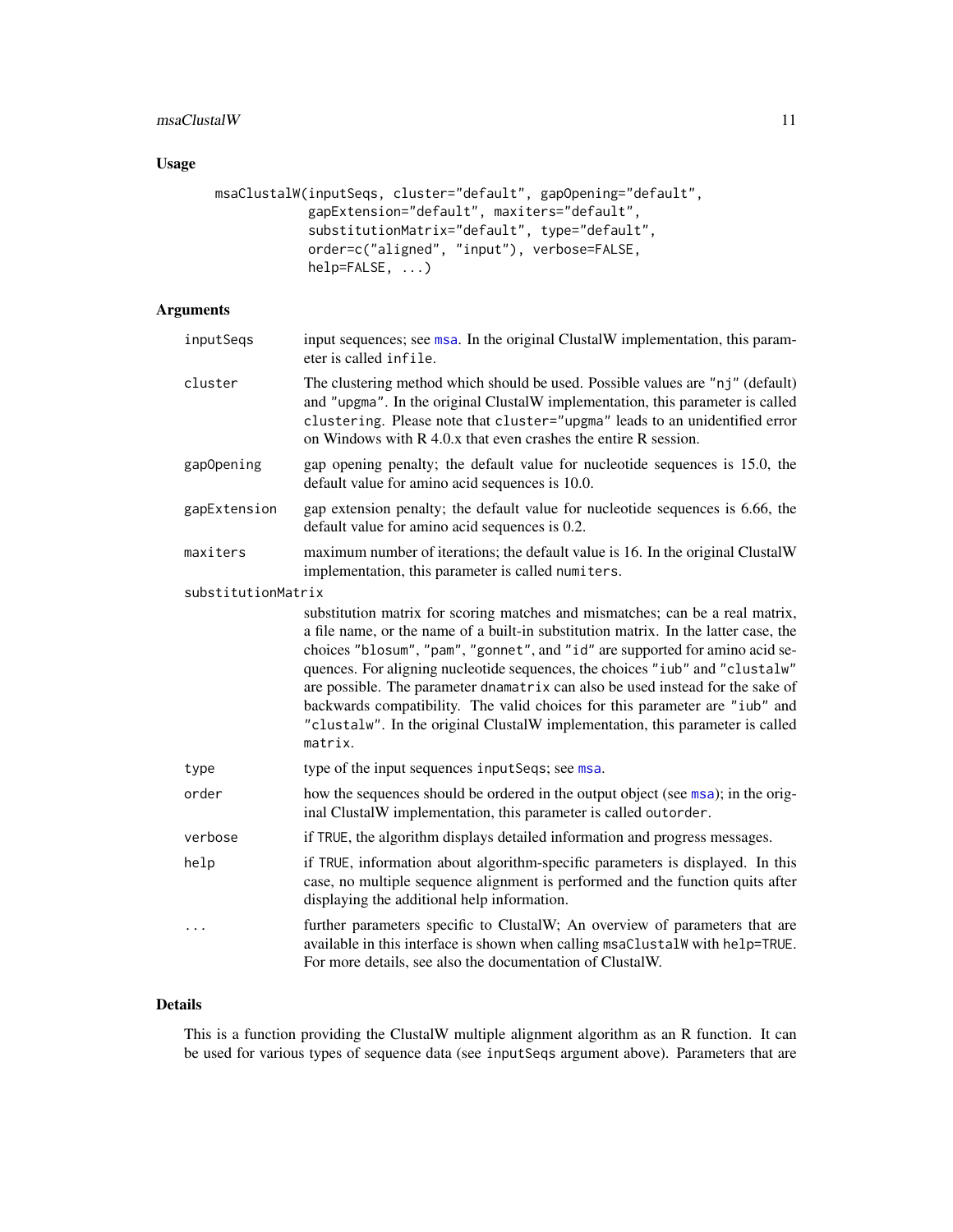<span id="page-11-0"></span>common to all multiple sequences alignments provided by the **msa** package are explicitly provided by the function and named in the same for all algorithms. Most other parameters that are specific to ClustalW can be passed to ClustalW via additional arguments (see argument help above).

For a note on the order of output sequences and direct reading from FASTA files, see [msa](#page-3-1).

#### Value

Depending on the type of sequences for which it was called, msaClustalW returns a [MsaAAMultipleAlignment](#page-19-1), [MsaDNAMultipleAlignment](#page-19-1), or [MsaRNAMultipleAlignment](#page-19-1) object. If called with help=TRUE, msaClustalW returns an invisible NULL.

#### Author(s)

Enrico Bonatesta and Christoph Horejs-Kainrath <msa@bioinf.jku.at>

#### References

<http://www.bioinf.jku.at/software/msa>

U. Bodenhofer, E. Bonatesta, C. Horejs-Kainrath, and S. Hochreiter (2015). msa: an R package for multiple sequence alignment. *Bioinformatics* 31(24):3997-3999. DOI: [doi:10.1093/bioinformatics/](https://doi.org/10.1093/bioinformatics/btv494) [btv494.](https://doi.org/10.1093/bioinformatics/btv494)

[http://www.clustal.org/download/clustalw\\_help.txt](http://www.clustal.org/download/clustalw_help.txt)

Thompson, J. D., Higgins, D. G., and Gibson, T. J. (1994) CLUSTAL W: improving the sensitivity of progressive multiple sequence alignment through sequence weighting, position-specific gap penalties and weight matrix choice. *Nucleic Acids Res.* 22(22):4673-4680. DOI: [doi:10.1093/nar/](https://doi.org/10.1093/nar/22.22.4673) [22.22.4673.](https://doi.org/10.1093/nar/22.22.4673)

#### See Also

[msa](#page-3-1), [MsaAAMultipleAlignment](#page-19-1), [MsaDNAMultipleAlignment](#page-19-1), [MsaRNAMultipleAlignment](#page-19-1), [MsaMetaData](#page-18-1)

#### Examples

```
## read sequences
filepath <- system.file("examples", "exampleAA.fasta", package="msa")
mySeqs <- readAAStringSet(filepath)
## call msaClustalW with default values
msaClustalW(mySeqs)
## call msaClustalW with custom parameters
msaClustalW(mySeqs, gapOpening=1, gapExtension=1, maxiters=16,
            kimura=FALSE, order="input", maxdiv=23)
```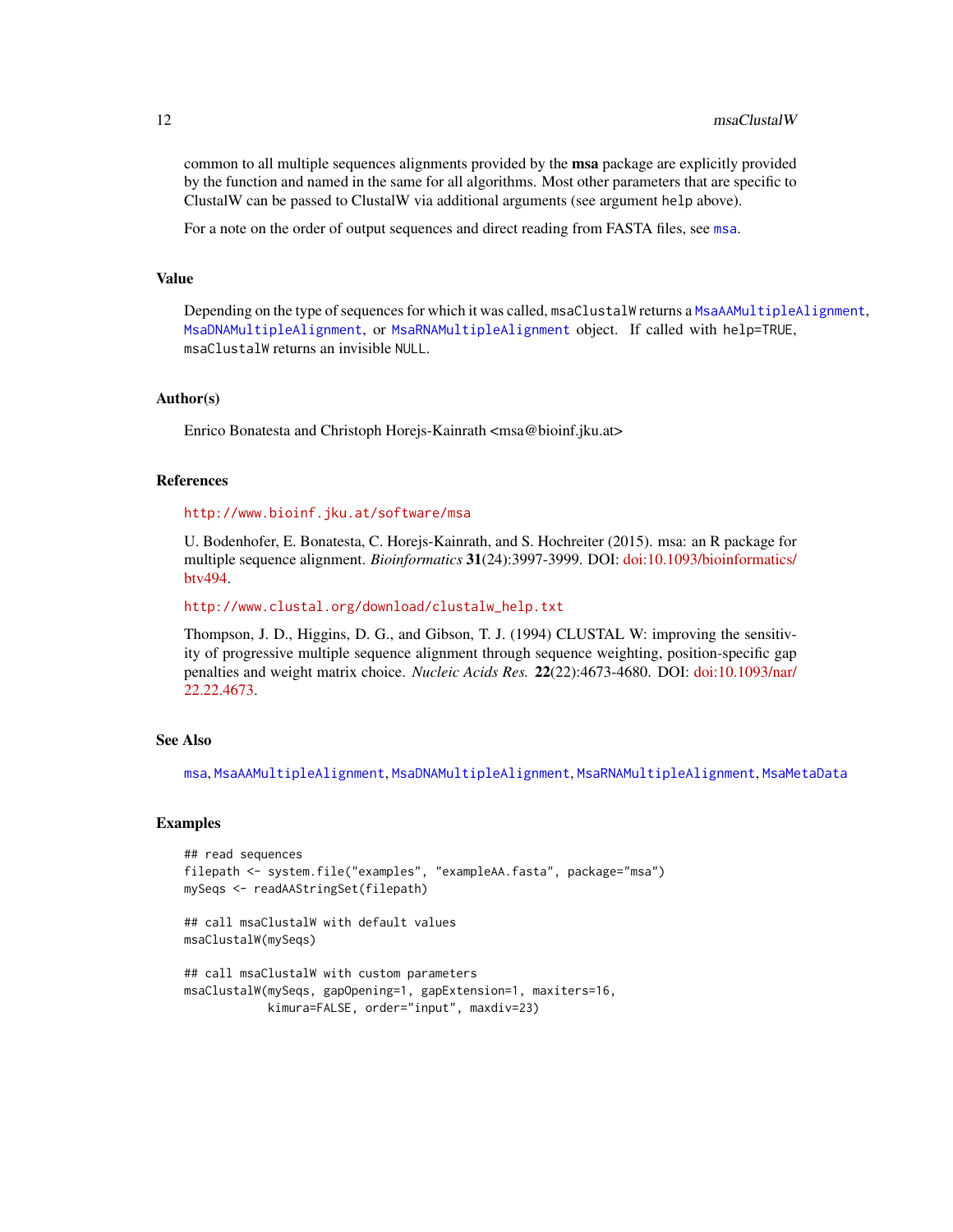<span id="page-12-1"></span><span id="page-12-0"></span>msaConsensusSequence *Computation of Consensus Sequence from Multiple Alignment*

# Description

This method computes a consensus sequence from a multiple alignment or a previously computed consensus matrix. Currently, two different ways of these computations are available.

### Usage

```
## S4 method for signature 'matrix'
msaConsensusSequence(x, type=c("Biostrings", "upperlower"),
    thresh=c(80, 20), ignoreGaps=FALSE, ...)
## S4 method for signature 'MultipleAlignment'
msaConsensusSequence(x, ...)
```
#### Arguments

| $\times$   | an object of class MultipleAlignment (which includes objects of classes MsaAAMultipleAlignment,<br>MsaDNAMultipleAlignment, and MsaRNAMultipleAlignment) or a previously<br>computed consensus matrix (see details below).                                                                                                                                                  |
|------------|-----------------------------------------------------------------------------------------------------------------------------------------------------------------------------------------------------------------------------------------------------------------------------------------------------------------------------------------------------------------------------|
| type       | a character string specifying how to compute the consensus sequence. Currently,<br>types "Biostrings" and "upperlower" are available (see details below).                                                                                                                                                                                                                   |
| thresh     | a decreasing two-element numeric vector of numbers between 0 and 100 corre-<br>sponding to the two conservation thresholds. Only relevant for type="upperlower"<br>(see details below), otherwise ignored.                                                                                                                                                                  |
| ignoreGaps | a logical (default: FALSE) indicating whether gaps should be considered when<br>computing the consensus sequence. Only relevant for type="upperlower" (see<br>details below), otherwise ignored.                                                                                                                                                                            |
| $\ddotsc$  | when the method is called for a MultipleAlignment object, the consensus ma-<br>trix is computed and, including all further arguments, passed passed on to the<br>msaConsensusSequence method with signature matrix. The method with sig-<br>nature matrix forwards additional arguments to the consensus String method<br>from the Biostrings package if type="Biostrings". |

# Details

The method takes a [MultipleAlignment](#page-0-0) object or a previously computed consensus matrix and computes a consensus sequence. For type="Biostrings", the method [consensusString](#page-0-0) from the Biostrings package is used to compute the consensus sequence. For type="upperlower", two thresholds (argument thresh, see above) are used to compute the consensus sequence:

• If the relative frequency of the most frequent letter at a given position is at least as large as the first threshold (default: 80%), then this most frequent letter is used for the consensus sequence at this position as it is.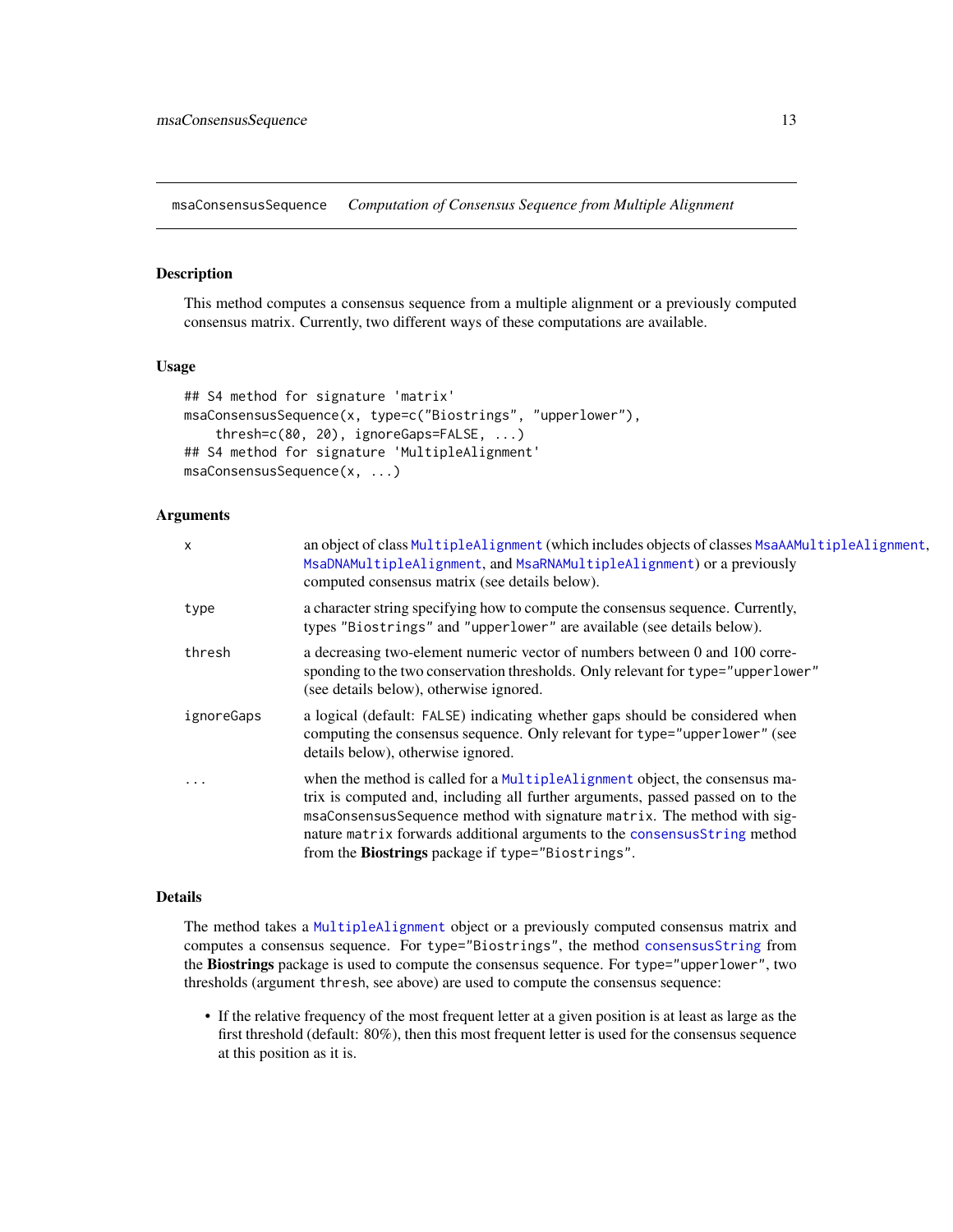- <span id="page-13-0"></span>• If the relative frequency of the most frequent letter at a given position is smaller than the first threshold, but at least as large as the second threshold (default: 20%), then this most frequent letter is used for the consensus sequence at this position, but converted to lower case.
- If the relative frequency of the most frequent letter in a column is even smaller than the second threshold, then a dot is used for the consensus sequence at this position.
- If ignoreGaps=FALSE (which is the default), gaps are treated like all other letters except for the fact that obviously no lowercase conversion takes place in case that the relative frequency is between the two thresholds. If ignoreGaps=TRUE, gaps are ignored completely, and the consensus sequence is computed from the non-gap letters only.

If the consensus matrix of a multiple alignment of nucleotide sequences contains rows labeled '+' and/or  $\therefore$ , these rows are ignored.

#### Value

The function returns a character string with the consensus sequence.

#### Author(s)

Ulrich Bodenhofer <msa@bioinf.jku.at>

#### References

#### <http://www.bioinf.jku.at/software/msa>

U. Bodenhofer, E. Bonatesta, C. Horejs-Kainrath, and S. Hochreiter (2015). msa: an R package for multiple sequence alignment. *Bioinformatics* 31(24):3997-3999. DOI: [doi:10.1093/bioinformatics/](https://doi.org/10.1093/bioinformatics/btv494) [btv494.](https://doi.org/10.1093/bioinformatics/btv494)

### See Also

```
msa, MsaAAMultipleAlignment, MsaDNAMultipleAlignment, MsaRNAMultipleAlignment, MsaMetaData,
MultipleAlignment, consensusString
```
#### Examples

```
## read sequences
filepath <- system.file("examples", "HemoglobinAA.fasta", package="msa")
mySeqs <- readAAStringSet(filepath)
## perform multiple alignment
myAlignment <- msa(mySeqs)
```

```
## regular consensus sequence using consensusString() method from the
## 'Biostrings' package
msaConsensusSequence(myAlignment)
```
## use the other method msaConsensusSequence(myAlignment, type="upperlower")

## use the other method with custom parameters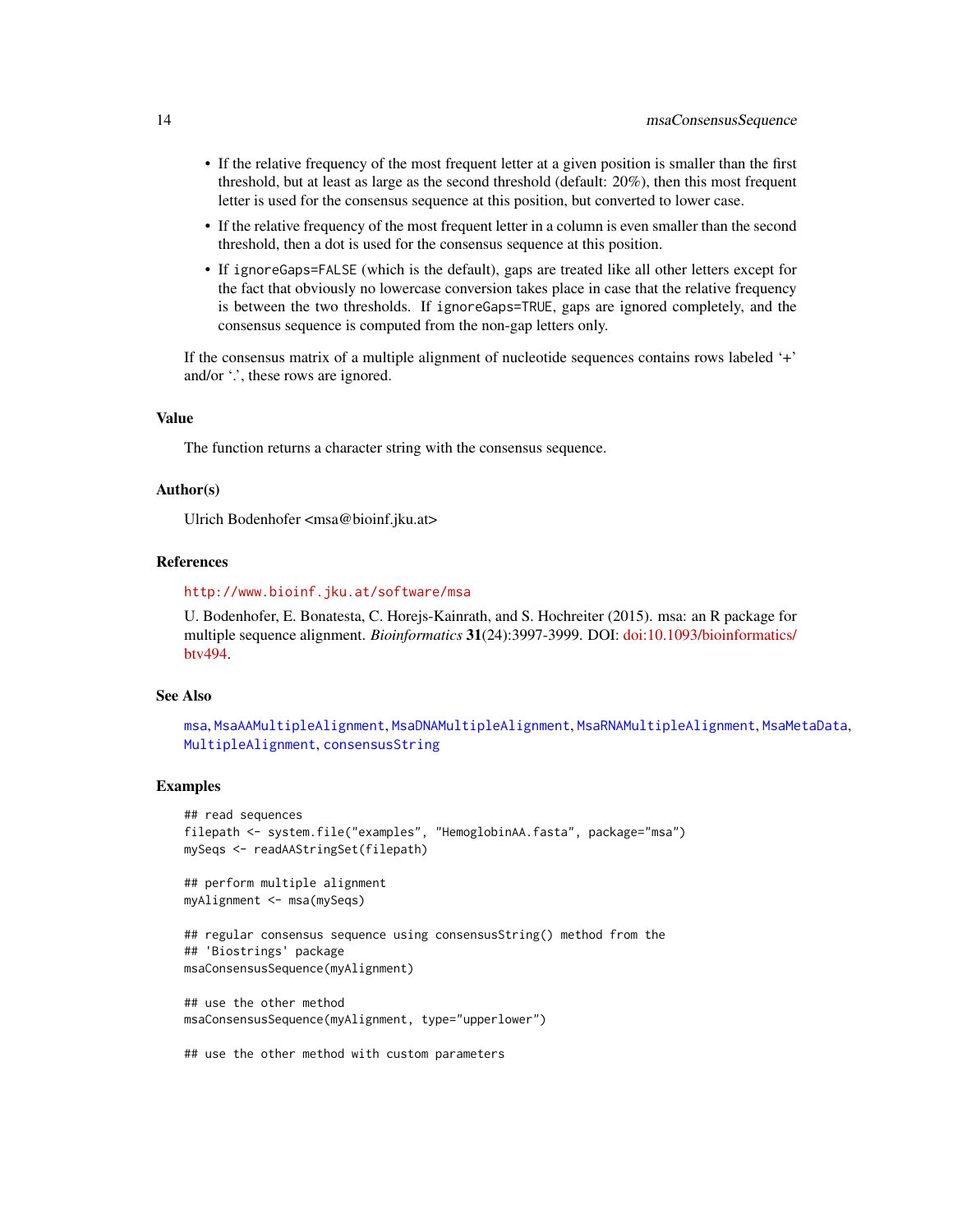```
msaConsensusSequence(myAlignment, type="upperlower", thresh=c(50, 20),
                     ignoreGaps=TRUE)
## compute a consensus matrix first
conMat <- consensusMatrix(myAlignment)
msaConsensusSequence(conMat)
```
msaConservationScore *Computation of Conservation Scores from Multiple Alignment*

# Description

This method computes a vector of conservation scores from a multiple alignment or a previously computed consensus matrix.

#### Usage

```
## S4 method for signature 'matrix'
msaConservationScore(x, substitutionMatrix, gapVsGap=NULL,
    ...)
## S4 method for signature 'MultipleAlignment'
msaConservationScore(x, ...)
```
#### Arguments

| $\times$           | an object of class MultipleAlignment (which includes objects of classes MsaAAMultipleAlignment,<br>MsaDNAMultipleAlignment, and MsaRNAMultipleAlignment) or a previously<br>computed consensus matrix (see details below).                                                                                                                                   |
|--------------------|--------------------------------------------------------------------------------------------------------------------------------------------------------------------------------------------------------------------------------------------------------------------------------------------------------------------------------------------------------------|
| substitutionMatrix |                                                                                                                                                                                                                                                                                                                                                              |
|                    | substitution matrix (see details below).                                                                                                                                                                                                                                                                                                                     |
| gapVsGap           | score to use for aligning gaps versus gaps (see details below).                                                                                                                                                                                                                                                                                              |
| $\cdots$           | when the method is called for a MultipleAlignment object, the consensus ma-<br>trix is computed and, including all further arguments, passed on to the msaConservationScore<br>method with signature matrix. This method passes all further arguments on to<br>the msaConsensusSequence method to customize the way the consensus se-<br>quence is computed. |

#### Details

The method takes a [MultipleAlignment](#page-0-0) object or a previously computed consensus matrix and computes the sum of pairwise scores for all positions of the alignment. For computing these scores, it is compulsory to specify a substitution/scoring matrix. This matrix must be provided as a [matrix](#page-0-0) object. This can either be one of the ready-made matrices provided by the **Biostrings** package (e.g. [BLOSUM62](#page-0-0)) or any other hand-crafted matrix. In the latter case, the following restrictions apply:

- The matrix must be quadratic.
- For reasonable results, the matrix should be symmetric (note that this is not checked).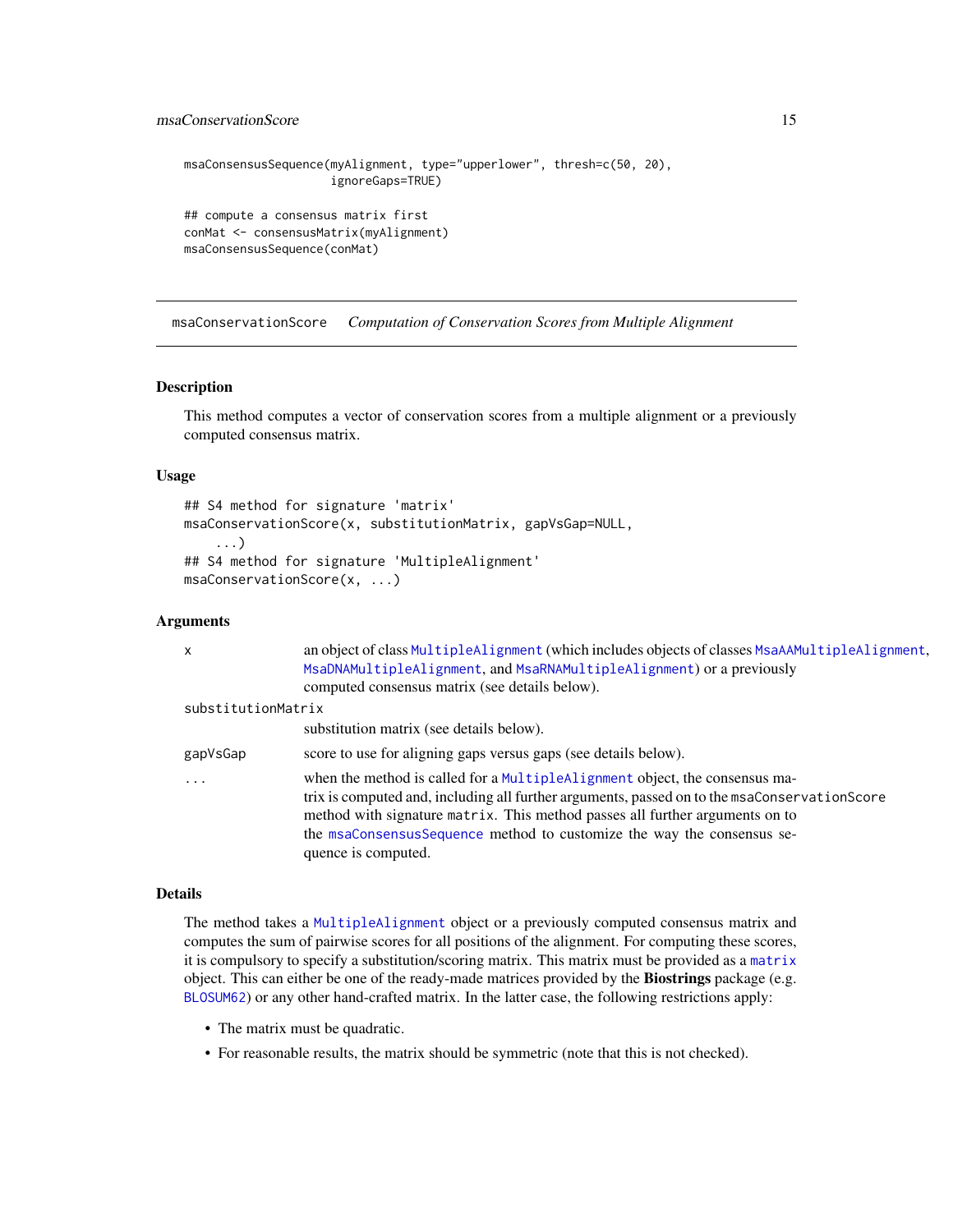- <span id="page-15-0"></span>• Rows and columns must be named and the order of letters/symbols in row names and column names must be identical.
- All letters/symbols occurring in the multiple alignment, including gaps '-', must also be found in the row/column names of the substitution matrix. For consistency with the matrices from the Biostrings package, the row/column corresponding to gap penalties may also be labeled '\*' instead of '-'.

So, nucleotide substitution matrices created by [nucleotideSubstitutionMatrix](#page-0-0) can be used for multiple alignments of nucleotide sequences, but must be completed with gap penalty rows and columns (see example below).

If the consensus matrix of a multiple alignment of nucleotide sequences contains rows labeled '+' and/or  $\cdot$ , these rows are ignored.

The parameter gapVsGap can be used to control how pairs of gaps are scored. If gapVsGap=NULL (default), the corresponding diagonal entry of the substitution matrix is used as is. In the BLO-SUM matrices, this is usually a positive value, which may not make sense under all circumstances. Therefore, the parameter gapVsGap can be set to an alternative value, e.g. 0 for ignoring gap-gap pairs.

The method, in any case, returns a vector of scores that is as long as the alignment/consensus matrix has columns. The names of the vector entries are the corresponding positions of the consensus sequence of the alignment. How this consensus sequence is computed, can be controlled with additional arguments that are passed on to the [msaConsensusSequence](#page-12-1) method.

#### Value

The function returns a vector as long as the alignment/consensus matrix has columns. The vector is named with the consensus sequence (see details above).

#### Author(s)

Ulrich Bodenhofer <msa@bioinf.jku.at>

#### **References**

#### <http://www.bioinf.jku.at/software/msa>

U. Bodenhofer, E. Bonatesta, C. Horejs-Kainrath, and S. Hochreiter (2015). msa: an R package for multiple sequence alignment. *Bioinformatics* 31(24):3997-3999. DOI: [doi:10.1093/bioinformatics/](https://doi.org/10.1093/bioinformatics/btv494) [btv494.](https://doi.org/10.1093/bioinformatics/btv494)

#### See Also

[msa](#page-3-1), [MsaAAMultipleAlignment](#page-19-1), [MsaDNAMultipleAlignment](#page-19-1), [MsaRNAMultipleAlignment](#page-19-1), [MsaMetaData](#page-18-1), [MultipleAlignment](#page-0-0), [msaConsensusSequence](#page-12-1)

#### Examples

```
## read sequences
filepath <- system.file("examples", "HemoglobinAA.fasta", package="msa")
mySeqs <- readAAStringSet(filepath)
```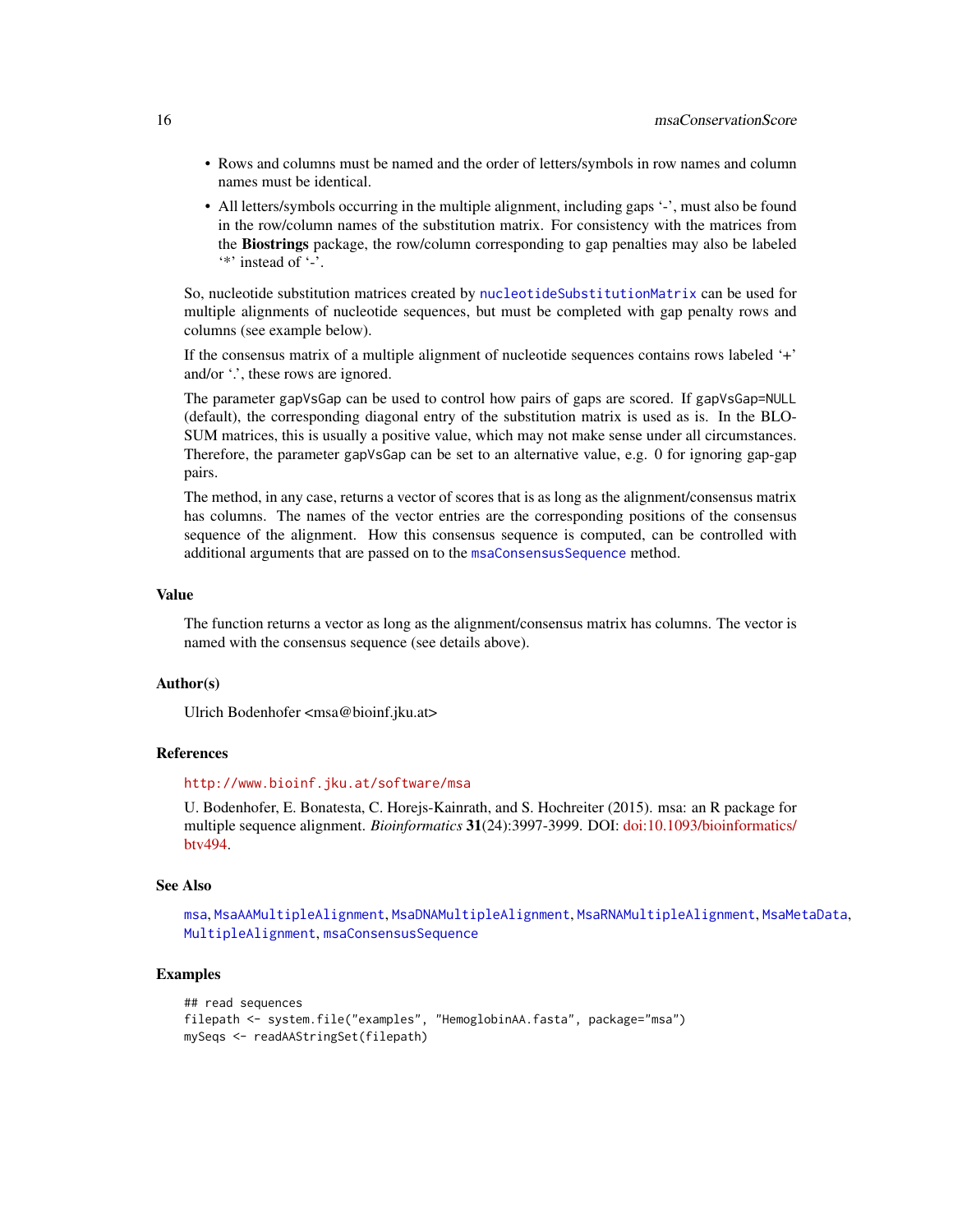#### <span id="page-16-0"></span>msaConvert 2008 and 2008 and 2008 and 2008 and 2008 and 2008 and 2008 and 2008 and 2008 and 2008 and 2008 and 2008 and 2008 and 2008 and 2008 and 2008 and 2008 and 2008 and 2008 and 2008 and 2008 and 2008 and 2008 and 2008

```
## perform multiple alignment
myAlignment <- msa(mySeqs)
## compute consensus scores using the BLOSUM62 matrix
data(BLOSUM62)
msaConservationScore(myAlignment, BLOSUM62)
## compute consensus scores using the BLOSUM62 matrix
## without scoring gap-gap pairs and using a different consensus sequence
msaConservationScore(myAlignment, BLOSUM62, gapVsGap=0,
                     type="upperlower")
## compute a consensus matrix first
conMat <- consensusMatrix(myAlignment)
data(PAM250)
msaConservationScore(conMat, PAM250, gapVsGap=0)
## DNA example
filepath <- system.file("examples", "exampleDNA.fasta", package="msa")
mySeqs <- readDNAStringSet(filepath)
## perform multiple alignment
myAlignment <- msa(mySeqs)
## create substitution matrix with gap penalty -8
mat <- nucleotideSubstitutionMatrix(4, -1)
mat <- cbind(rbind(mat, "-"=-8), "-"=-8)
## compute consensus scores using this matrix
msaConservationScore(myAlignment, mat, gapVsGap=0)
```
msaConvert *Convert Multiple Sequence Alignment for Other Packages*

#### Description

This function converts a multiple sequence alignment object to formats used in other sequence analysis packages.

#### Usage

```
msaConvert(x,
           type=c("seqinr::alignment", "bios2mds::align",
                  "ape::AAbin", "ape::DNAbin",
                  "phangorn::phyDat", "bio3d::fasta"))
```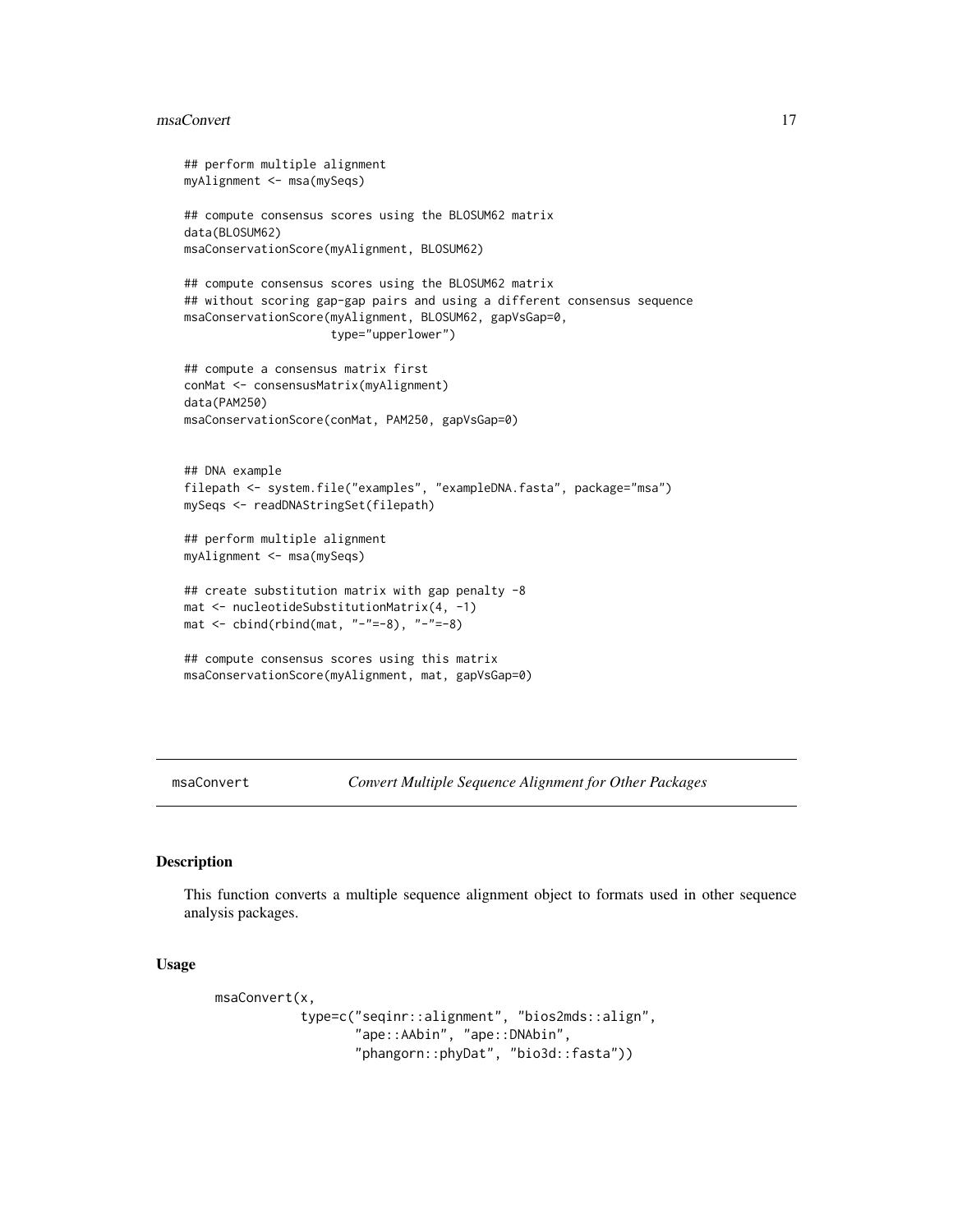#### <span id="page-17-0"></span>Arguments

| $\mathsf{X}$ | an object of class MultipleAlignment (which includes objects of classes MsaAAMultipleAlignment,<br>MsaDNAMultipleAlignment, and MsaRNAMultipleAlignment)      |
|--------------|---------------------------------------------------------------------------------------------------------------------------------------------------------------|
| type         | a character string specifying to which type of object x should be converted; cur-<br>rently, the values "seqinr::alignment", "bios2mds::align", "ape::AAbin", |
|              | "ape::DNAbin", "phangorn::phyDat", and "bio3d::fasta".                                                                                                        |

#### Details

The function converts x to the class of object as specified by the type argument. The values possible for the type argument follow the same principle *pkg*::*cl*, i.e. x is converted to class *cl* as defined in the *pkg* package.

The conversions for usage by the packages **seqinr**, **bios2mds**, and **ape** work independently of these packages and do not strictly require these packages. They need not even be installed. This approach has been chosen to avoid abundant dependencies and possible incompatibilities. That is also why the standard S3/S4 mechanism of as/as.class functions is not used.

The conversion to the phyDat class can be done easily using the as.phyDat function from the phangorn package. The msaConvert function still provides this conversion for the sake of consistency. However, this conversion is just a wrapper function around the as.phyDat function from the phangorn package. Thus, the phangorn package needs to be installed.

The conversion "ape::AAbin" only works for multiple alignments of amino acid sequences, while the conversions "ape::DNAbin" and "phangorn::phyDat" only work for multiple alignments of DNA sequences. When converting to "ape::AAbin", gaps/dashes are replaced by 'X'. Moreover, conversions to "ape::DNAbin" also convert all characters to lowercase and replace gaps/dashes by 'n'.

## Value

The function returns an object of the class as specified by the type argument.

#### Author(s)

Ulrich Bodenhofer <msa@bioinf.jku.at>

#### References

#### <http://www.bioinf.jku.at/software/msa>

U. Bodenhofer, E. Bonatesta, C. Horejs-Kainrath, and S. Hochreiter (2015). msa: an R package for multiple sequence alignment. *Bioinformatics* 31(24):3997-3999. DOI: [doi:10.1093/bioinformatics/](https://doi.org/10.1093/bioinformatics/btv494) [btv494.](https://doi.org/10.1093/bioinformatics/btv494)

# See Also

[msa](#page-3-1), [MsaAAMultipleAlignment](#page-19-1), [MsaDNAMultipleAlignment](#page-19-1), [MsaRNAMultipleAlignment](#page-19-1), [MsaMetaData](#page-18-1)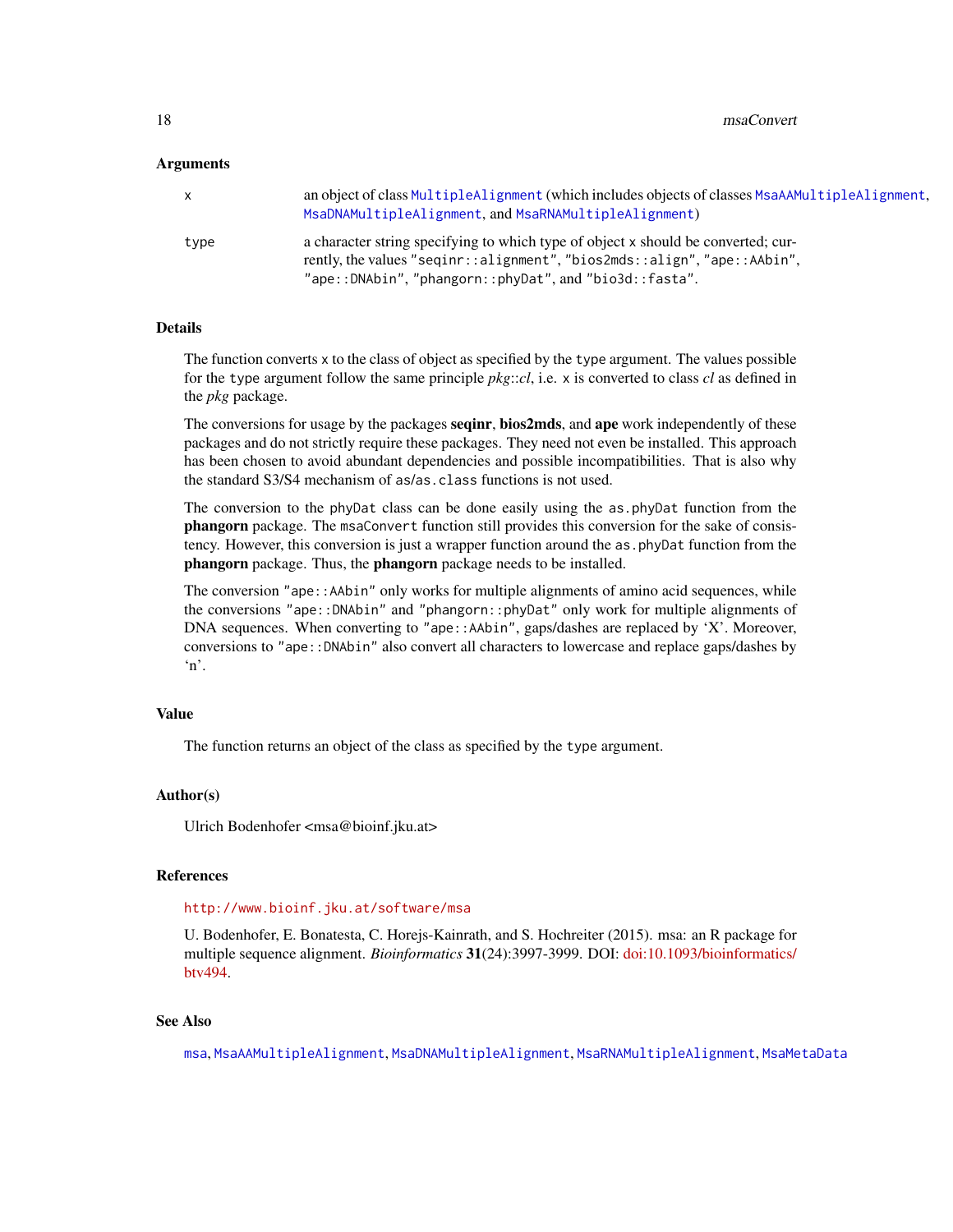# <span id="page-18-0"></span>MsaMetaData-class 19

#### Examples

```
## read sequences
filepath <- system.file("examples", "exampleAA.fasta", package="msa")
mySeqs <- readAAStringSet(filepath)
## perform multiple alignment
myAlignment <- msa(mySeqs)
## convert to an object of class 'alignment' (package 'seqinr')
msaConvert(myAlignment, "seqinr::alignment")
## convert to an object of class 'align' (package 'bios2mds')
msaConvert(myAlignment, "bios2mds::align")
```
<span id="page-18-1"></span>MsaMetaData-class *Class* MsaMetaData

#### **Description**

S4 class for storing metadata about multiple sequence alignment results

#### **Objects**

Objects of this virtual class are not be created and used directly. This is an auxiliary class used by the classes [MsaAAMultipleAlignment](#page-19-1), [MsaDNAMultipleAlignment](#page-19-1), and [MsaRNAMultipleAlignment](#page-19-1)

#### **Slots**

The following slots are defined for MsaMetaData objects:

- version: slot in which information is stored with which algorithm the multiple alignment has been computed along with its version number.
- params: list in which the parameters are stored with which the multiple alignment algorithm has been executed.
- call: the matched call with which the object was created

# Methods

version(object): accessor to the version slot

 $params(x):$  accessor to the params slot

## Author(s)

Enrico Bonatesta and Christoph Horejs-Kainrath <msa@bioinf.jku.at>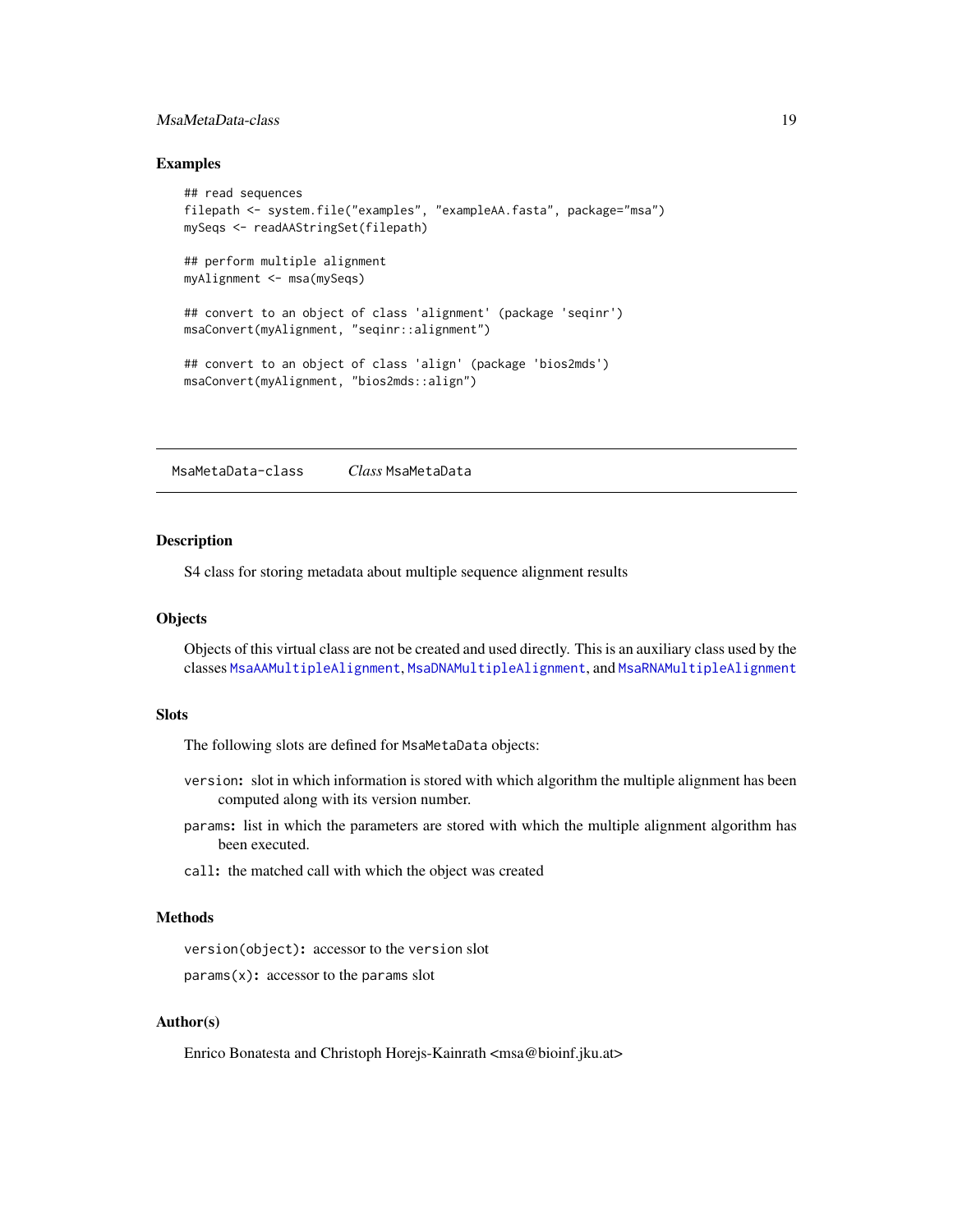#### <span id="page-19-0"></span>References

<http://www.bioinf.jku.at/software/msa>

U. Bodenhofer, E. Bonatesta, C. Horejs-Kainrath, and S. Hochreiter (2015). msa: an R package for multiple sequence alignment. *Bioinformatics* 31(24):3997-3999. DOI: [doi:10.1093/bioinformatics/](https://doi.org/10.1093/bioinformatics/btv494) [btv494.](https://doi.org/10.1093/bioinformatics/btv494)

# See Also

```
msa, msaClustalW, msaClustalOmega, msaMuscle, MsaAAMultipleAlignment, MsaDNAMultipleAlignment,
MsaRNAMultipleAlignment
```
#### Examples

```
## read sequences
filepath <- system.file("examples", "exampleAA.fasta", package="msa")
mySeqs <- readAAStringSet(filepath)
## simple call with default values
myAlignment <- msaClustalOmega(mySeqs)
## show the algorithm version with which the results were created
version(myAlignment)
## show the results
show(myAlignment)
## print the results
print(myAlignment, show="alignment")
print(myAlignment, show=c("alignment", "version"))
print(myAlignment, show="standardParams")
print(myAlignment, show="algParams")
print(myAlignment, show=c("call", "version"))
## show the params
params(myAlignment)
```
MsaMultipleAnlignmentClasses

*Classes* MsaAAMultipleAlignment*,* MsaDNAMultipleAlignment*, and* MsaRNAMultipleAlignment

### <span id="page-19-1"></span>Description

S4 classes for storing multiple alignments of amino acid, DNA, and RNA sequences along with algorithm metadata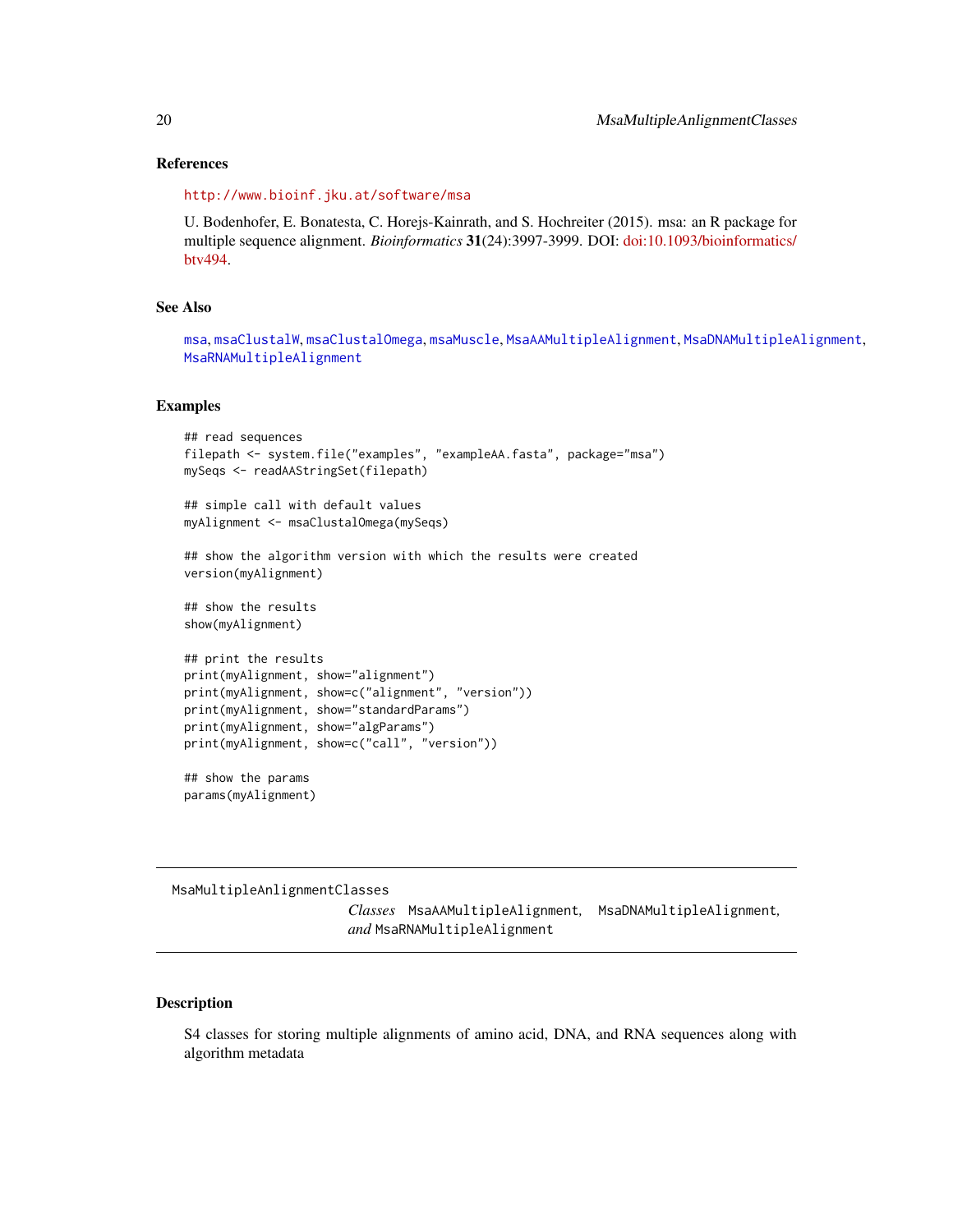### <span id="page-20-0"></span>**Objects**

Objects of these classes are returned by the multiple sequence alignment algorithms [msaClustalW](#page-9-1), [msaClustalOmega](#page-7-1), [msaMuscle](#page-22-1), and the wrapper function [msa](#page-3-1), all of which are provided by the msa package.

# Details

The class MsaAAMultipleAlignment extends the [AAMultipleAlignment](#page-0-0) class, the class MsaDNAMultipleAlignment extends the [DNAMultipleAlignment](#page-0-0) class, and the class MsaRNAMultipleAlignment extends the [RNAMultipleAlignment](#page-0-0) class. All three classes extend their parent classes by the slots contained in the [MsaMetaData](#page-18-1), i.e. all three classes are class unions of the aforementioned parent classes and the class [MsaMetaData](#page-18-1).

# Methods

- print(x, show=c("alignment", "version", "call"), showNames=TRUE, showConsensus=TRUE, halfNrow=9, nameWi prints information about the object x; the show argument allows for determining what should be printed. The show must be a character vector and may contain any combination of the following strings: if show contains "alignment", the multiple sequence alignment is printed in a way similar to the corresponding method from the **Biostrings** package (except for the consensus sequence, see below). If show contains "complete", the entire width of the alignment is printed by splitting it over multiple blocks of lines if necessary. This overrules "alignment" if both are contained in the show argument. If show contains "version", the version slot is shown. If show contains "call", the call slot is shown. If show contains "standardParams", the settings of the parameters that are common to all three multiple sequence alignment algorithms are shown. If show contains "algParams", the algorithm-specific parameters are shown. The order in which the strings are placed in the show argument does not have an effect on the order in which data are printed. The default is show=c("alignment", "version", "call"), i.e. by default, the multiple sequence alignment is shown along with version and call information. If show contains "all", the complete alignment is shown along with version information, call, and the complete set of parameters. As said above, by default, printing alignments is similar to the standard print method provided by the **Biostrings** package, whereas including "complete" in the argument show prints the entire width of the alignment. Unlike the method from the Biostrings package, the appearance can be customized: by default, the consensus sequence is appended below the alignment. To switch this off, use showConsensus=FALSE. Whether or not sequence names should be printed can be controlled via the showNames argument. The width reserved for the sequence names can be adjusted using the nameWidth argument; the default is 20 like in the **Biostrings** method. If the number of sequences in the alignment is large, output can become quite lengthy. That is why only the first halfNrow and the last halfNrow sequences are shown. To show all sequences, set halfNrow to NA or -1. Note that print can also handle masked objects, where the masked sequences/positions are shown as hash marks. However, the consensus sequences are computed from the complete, unmasked alignment and displayed as such. Additional arguments are passed on to [msaConsensusSequence](#page-12-1) for customizing how the consensus sequence is computed.
- show(object): displays the alignment along with metadata; synonymous to calling print with default arguments.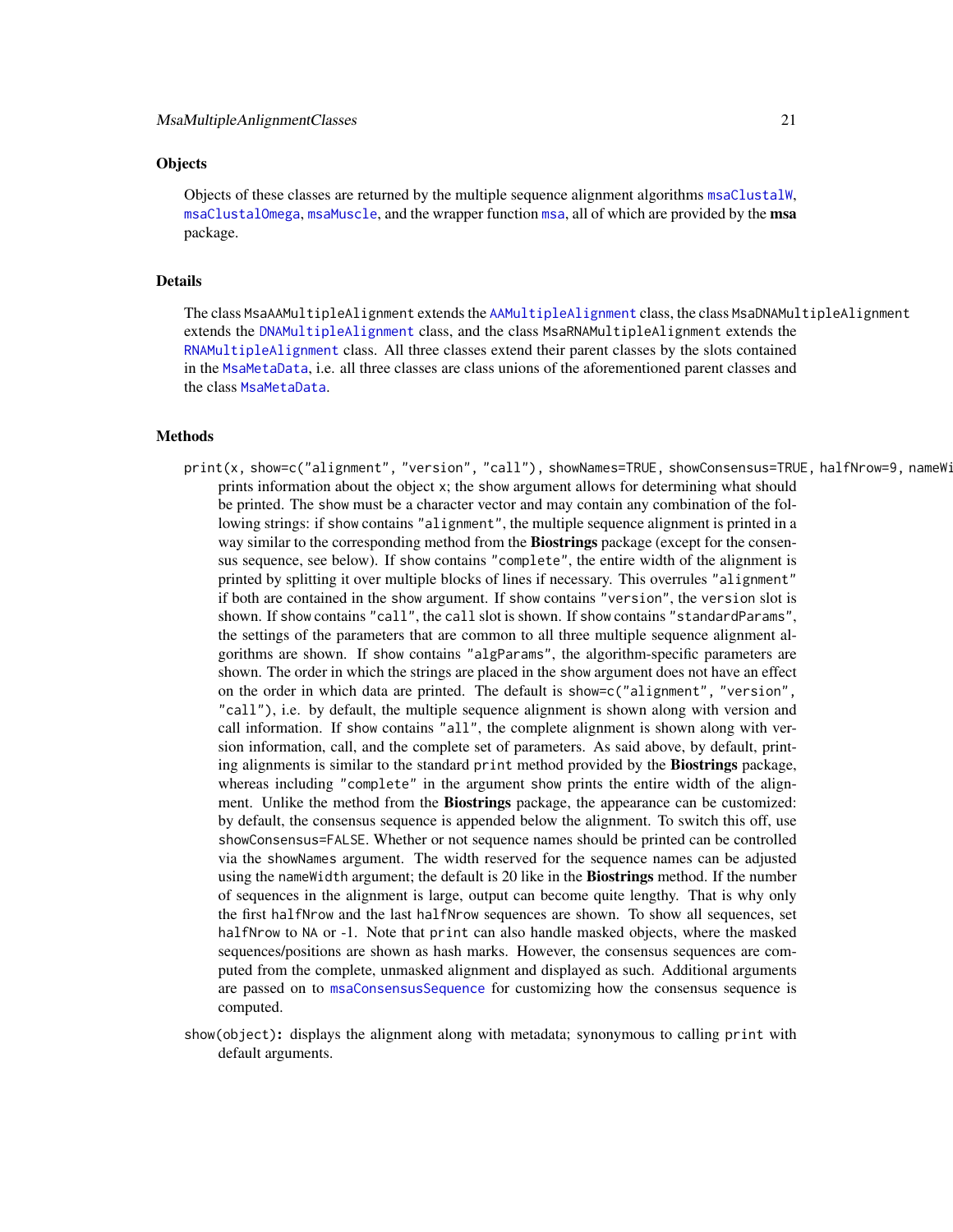<span id="page-21-0"></span>version(object): displays the algorithm with which the multiple alignment has been computed along with its version number (see also [MsaMetaData](#page-18-1)).

params(x): accessor to the params slot (see also [MsaMetaData](#page-18-1))

#### Author(s)

Enrico Bonatesta, Christoph Horejs-Kainrath, and Ulrich Bodenhofer <msa@bioinf.jku.at>

#### References

<http://www.bioinf.jku.at/software/msa>

U. Bodenhofer, E. Bonatesta, C. Horejs-Kainrath, and S. Hochreiter (2015). msa: an R package for multiple sequence alignment. *Bioinformatics* 31(24):3997-3999. DOI: [doi:10.1093/bioinformatics/](https://doi.org/10.1093/bioinformatics/btv494) [btv494.](https://doi.org/10.1093/bioinformatics/btv494)

#### See Also

[msa](#page-3-1), [msaClustalW](#page-9-1), [msaClustalOmega](#page-7-1), [msaMuscle](#page-22-1), [MsaMetaData](#page-18-1)

#### Examples

```
## read sequences
filepath <- system.file("examples", "exampleAA.fasta", package="msa")
mySeqs <- readAAStringSet(filepath)
## simple call with default values
myAlignment <- msaClustalOmega(mySeqs)
## show the algorithm version with which the results were created
version(myAlignment)
## show the results
show(myAlignment)
## print the results
print(myAlignment, show="alignment")
print(myAlignment, show="alignment", showConsensus=FALSE)
print(myAlignment, show=c("alignment", "version"))
print(myAlignment, show="standardParams")
print(myAlignment, show="algParams")
print(myAlignment, show=c("call", "version"))
## print results with custom consensus sequence
print(myAlignment, show="complete", type="upperlower", thresh=c(50, 20))
## show the params
params(myAlignment)
```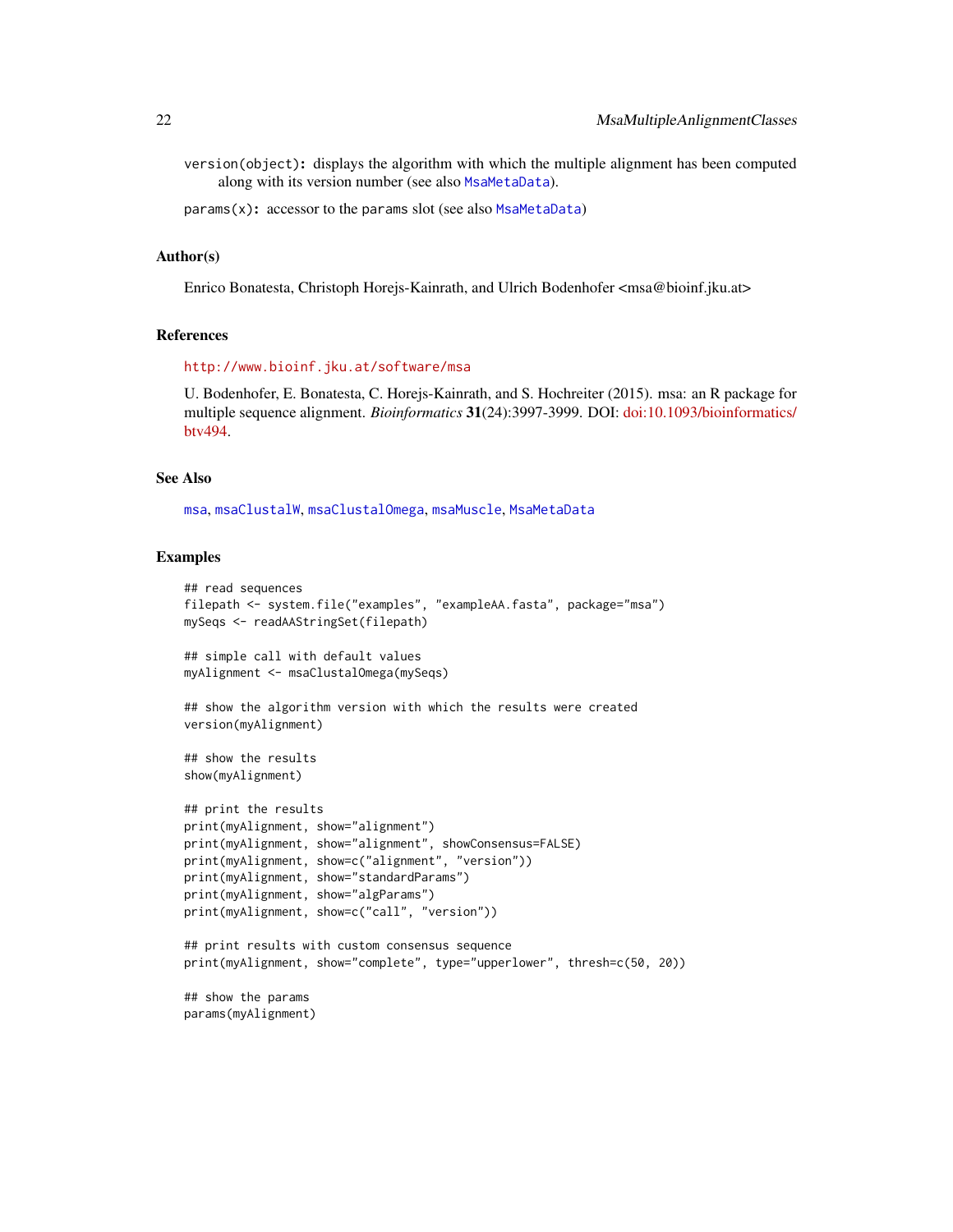<span id="page-22-1"></span><span id="page-22-0"></span>

# Description

This function calls the multiple sequence alignment algorithm MUSCLE.

# Usage

```
msaMuscle(inputSeqs, cluster="default", gapOpening="default",
          gapExtension="default", maxiters="default",
          substitutionMatrix="default",
          type="default", order=c("aligned", "input"),
          verbose=FALSE, help=FALSE, ...)
```
# Arguments

| The clustering method which should be used. Possible values are "upgma",<br>"upgmamax", "upgmamin", "upgmb", and "neighborjoining".                                                                                                                                                                                                                                                                                                                                                                                                                                                                                                     |
|-----------------------------------------------------------------------------------------------------------------------------------------------------------------------------------------------------------------------------------------------------------------------------------------------------------------------------------------------------------------------------------------------------------------------------------------------------------------------------------------------------------------------------------------------------------------------------------------------------------------------------------------|
| gap opening penalty; the default is 400 for DNA sequences and 420 for RNA<br>sequences. The default for amino acid sequences depends on the profile score<br>settings: for the setting le=TRUE, the default is 2.9, for sp=TRUE, the default is<br>1,439, and for sv=TRUE, the default is 300. Note that these defaults may not be<br>suitable if custom substitution matrices are being used. In such a case, a sensible<br>choice of gap penalties that fits well to the substitution matrix must be made.                                                                                                                            |
| gap extension penalty; the default is 0.                                                                                                                                                                                                                                                                                                                                                                                                                                                                                                                                                                                                |
| maximum number of iterations; the default is 16. In the original MUSCLE<br>implementation, it is also possible to set maxiters to 0 which leads to an (out<br>of memory) error. Therefore, maxiters=0 is not allowed in msaMuscle.                                                                                                                                                                                                                                                                                                                                                                                                      |
|                                                                                                                                                                                                                                                                                                                                                                                                                                                                                                                                                                                                                                         |
| substitution matrix for scoring matches and mismatches; can be a real matrix<br>or a file name If the file interface is used, matrices have to be in NCBI-format.<br>The original MUSCLE implementation also accepts matrices in WU_BLAST<br>(AB_BLAST) format, but, due to copyright restrictions, this format is not sup-<br>ported by msaMuscle.                                                                                                                                                                                                                                                                                     |
| type of the input sequences input Seqs; see msa.                                                                                                                                                                                                                                                                                                                                                                                                                                                                                                                                                                                        |
| how the sequences should be ordered in the output object (see msa for more<br>details); the original MUSCLE implementation does not allow for preserving<br>the order of input sequences. The msaMuscle function realizes this functionality<br>by reverse matching of sequence names. Therefore, the sequences need to have<br>unique names. If the sequences do not have names or if the names are not<br>unique, the msaMuscle function assignes generic unique names "Seq1"-Seqn to<br>the sequences and issues a warning. The choice "input" is not available at all<br>for sequence data that is read directly from a FASTA file. |
|                                                                                                                                                                                                                                                                                                                                                                                                                                                                                                                                                                                                                                         |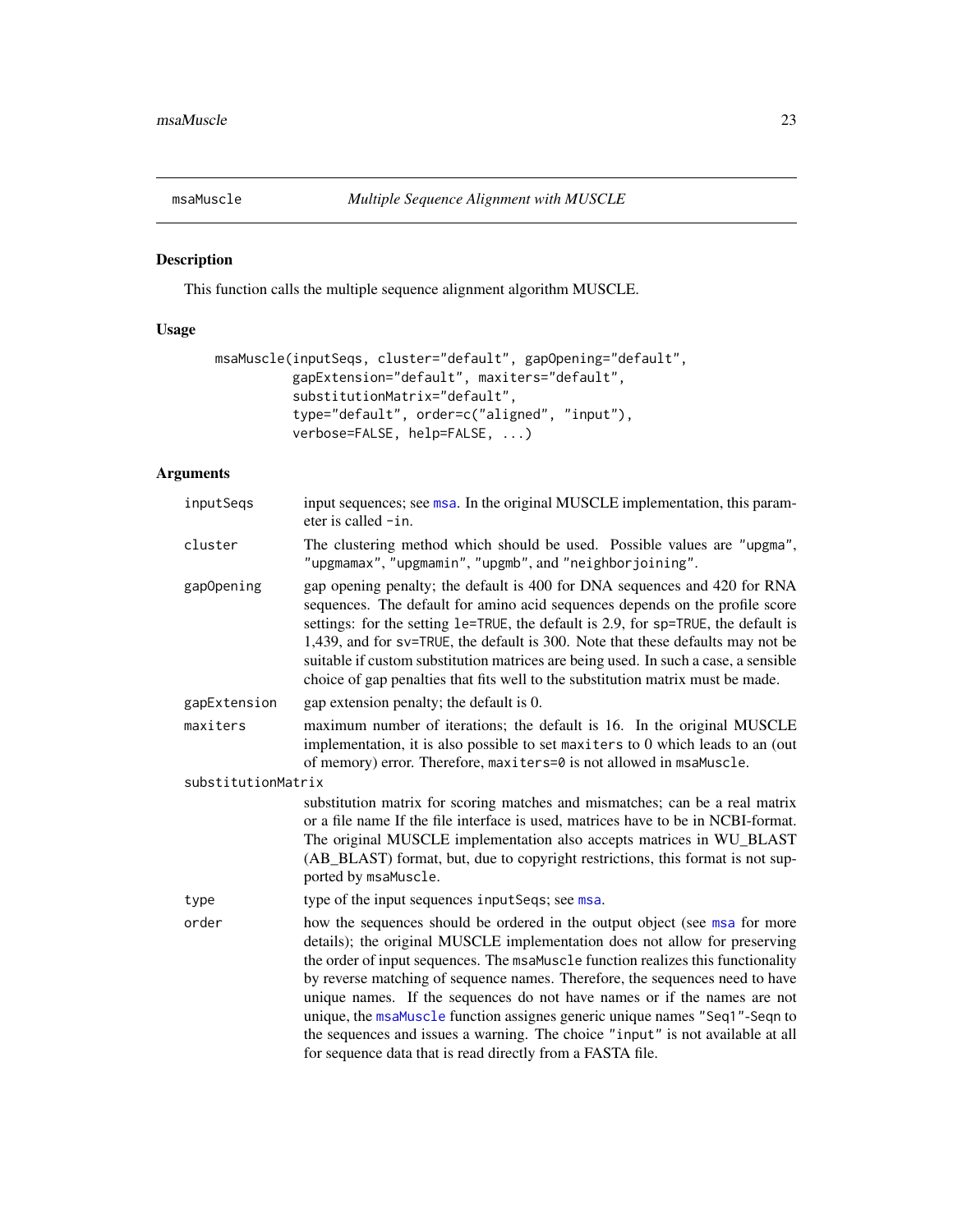<span id="page-23-0"></span>

| verbose | if TRUE, the algorithm displays detailed information and progress messages.                                                                                                                                         |
|---------|---------------------------------------------------------------------------------------------------------------------------------------------------------------------------------------------------------------------|
| help    | if TRUE, information about algorithm-specific parameters is displayed. In this<br>case, no multiple sequence alignment is performed and the function quits after<br>displaying the additional help information.     |
| $\cdot$ | further parameters specific to MUSCLE; An overview of parameters that are<br>available in this interface is shown when calling msaMuscle with help=TRUE.<br>For more details, see also the documentation of MUSCLE. |

#### Details

This is a function providing the MUSCLE multiple alignment algorithm as an R function. It can be used for various types of sequence data (see inputSeqs argument above). Parameters that are common to all multiple sequences alignments provided by the **msa** package are explicitly provided by the function and named in the same for all algorithms. Most other parameters that are specific to MUSCLE can be passed to MUSCLE via additional arguments (see argument help above).

For a note on the order of output sequences and direct reading from FASTA files, see [msa](#page-3-1).

# Value

Depending on the type of sequences for which it was called, msaMuscle returns a [MsaAAMultipleAlignment](#page-19-1), [MsaDNAMultipleAlignment](#page-19-1), or [MsaRNAMultipleAlignment](#page-19-1) object. If called with help=TRUE, msaMuscle returns an invisible NULL.

#### Author(s)

Enrico Bonatesta and Christoph Horejs-Kainrath <msa@bioinf.jku.at>

#### References

#### <http://www.bioinf.jku.at/software/msa>

U. Bodenhofer, E. Bonatesta, C. Horejs-Kainrath, and S. Hochreiter (2015). msa: an R package for multiple sequence alignment. *Bioinformatics* 31(24):3997-3999. DOI: [doi:10.1093/bioinformatics/](https://doi.org/10.1093/bioinformatics/btv494) [btv494.](https://doi.org/10.1093/bioinformatics/btv494)

<http://www.drive5.com/muscle/muscle.html>

Edgar, R. C. (2004) MUSCLE: multiple sequence alignment with high accuracy and high throughput. *Nucleic Acids Res.* 32(5):1792-1797. DOI: [doi:10.1093/nar/gkh340.](https://doi.org/10.1093/nar/gkh340)

Edgar, R. C. (2004) MUSCLE: a multiple sequence alignment method with reduced time and space complexity. *BMC Bioinformatics* 5:113. DOI: [doi:10.1186/147121055113.](https://doi.org/10.1186/1471-2105-5-113)

# See Also

[msa](#page-3-1), [MsaAAMultipleAlignment](#page-19-1), [MsaDNAMultipleAlignment](#page-19-1), [MsaRNAMultipleAlignment](#page-19-1), [MsaMetaData](#page-18-1)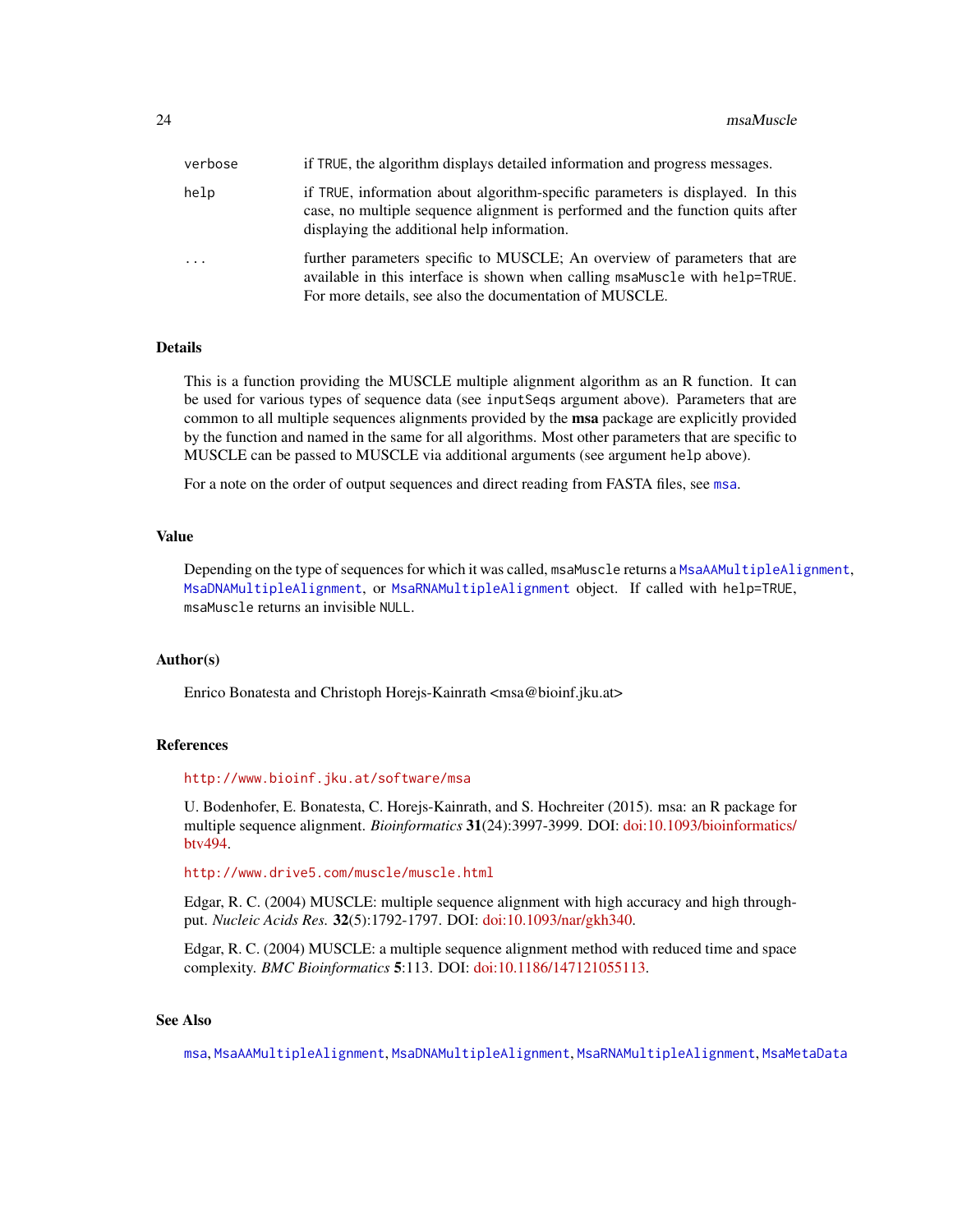### <span id="page-24-0"></span>msaPrettyPrint 25

#### Examples

```
## read sequences
filepath <- system.file("examples", "exampleAA.fasta", package="msa")
mySeqs <- readAAStringSet(filepath)
## call msaMuscle with default values
msaMuscle(mySeqs)
## call msaMuscle with custom parameters
msaMuscle(mySeqs, gapOpening=12, gapExtension=3, maxiters=16,
          cluster="upgmamax", SUEFF=0.4, brenner=FALSE,
          order="input", verbose=FALSE)
## call msaMuscle with a custom substitution matrix
data(PAM120)
msaMuscle(mySeqs, substitutionMatrix=PAM120)
```
<span id="page-24-1"></span>

msaPrettyPrint *Pretty-Printing of Multiple Sequence Alignments*

#### Description

The msaPrettyPrint function provides an R interface to the powerful LaTeX package texshade.sty which allows for a highly customizable plots of multiple sequence alignments.

#### Usage

```
msaPrettyPrint(x, y, output=c("pdf", "tex", "dvi", "asis"),
               subset=NULL, file=NULL, alFile=NULL,
               askForOverwrite=TRUE, psFonts=FALSE, code=NA,
               paperWidth=11, paperHeight=8.5, margins=c(0.1, 0.3),
               shadingMode=c("identical", "similar", "functional"),
               shadingModeArg=NA,
               shadingColors=c("blues", "reds", "greens", "grays",
                               "black"),
               showConsensus=c("bottom", "top", "none"),
               consensusColors=c("ColdHot", "HotCold", "BlueRed",
                                  "RedBlue", "GreenRed",
                                 "RedGreen", "Gray"),
               consensusThreshold=50,
               showLogo=c("top", "bottom", "none"),
               logoColors=c("chemical", "rasmol", "hydropathy",
                            "structure", "standard area",
                            "accessible area"),
               showLogoScale=c("none", "leftright", "left",
                               "right"),
               showNames=c("left", "right", "none"),
               showNumbering=c("right", "left", "none"),
               showLegend=TRUE, furtherCode=NA, verbose=FALSE)
```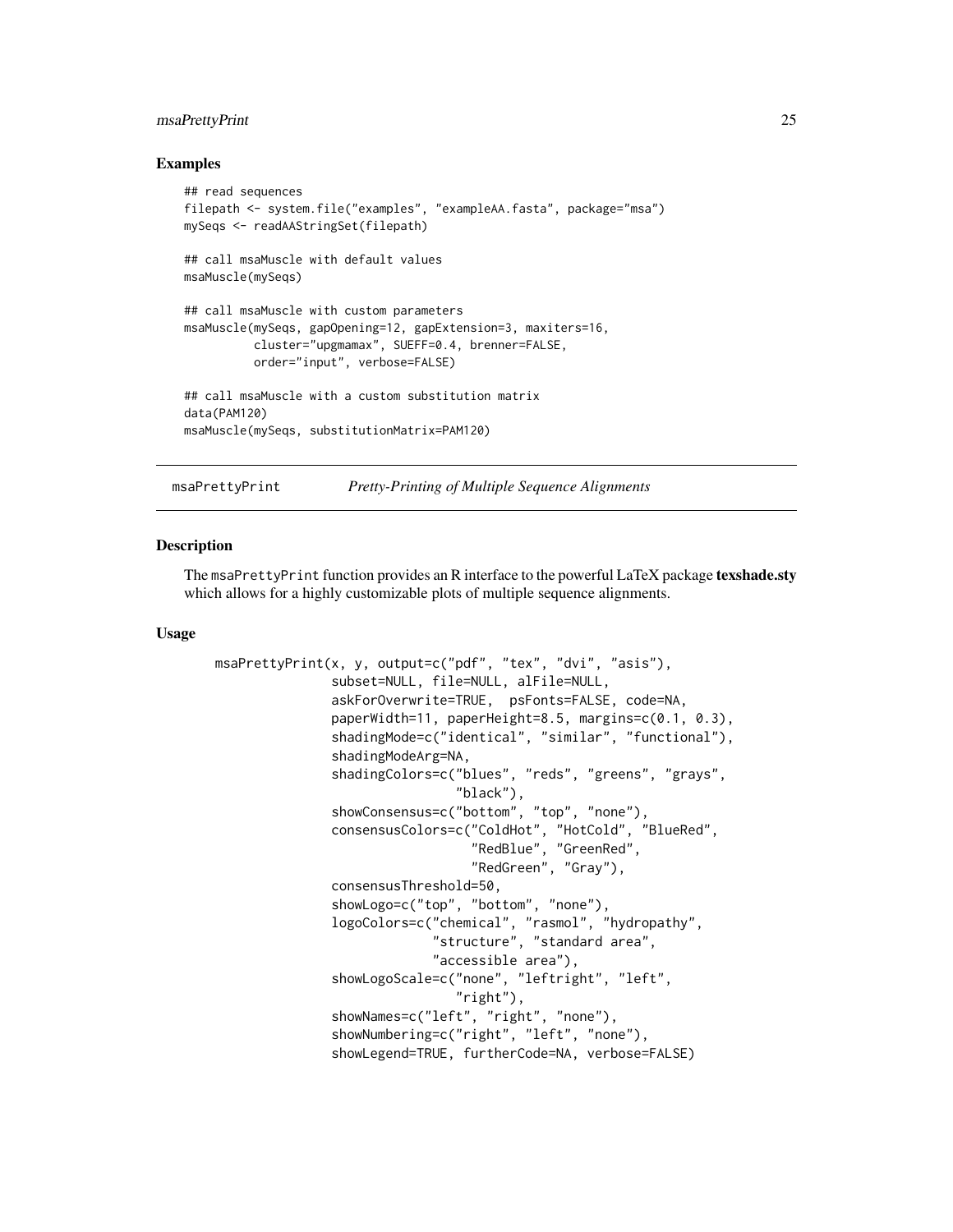# <span id="page-25-0"></span>Arguments

x an object of class [MultipleAlignment](#page-0-0), which includes the classes [MsaAAMultipleAlignment](#page-19-1), [MsaDNAMultipleAlignment](#page-19-1), and [MsaRNAMultipleAlignment](#page-19-1). y argument for restricting the output to a subset of columns; can be a numeric vector of length 2 with a lower and an upper bound or an object of class [IRanges](#page-0-0). If missing, the entire multiple alignment is printed. output type of output to be generated (see details below) subset can be used to specify a subset of sequences in the multiple alignment x if not all sequences should be printed. file name of output file; if no name is given, the name of the output file defaults to name of the object provided as argument x along with the proper suffix which depends on the type of output specified with the output argument. Note that this might lead to invalid file names if not the name of an object, but an R expression is passed as argument x. alFile name of alignment file to be created; msaPrettyPrint first writes the multiple alignment x to a .fasta file. The name of this file can be determined with the alFile argument. If no name is given, the name of the output file defaults to name of the object provided as argument x along with the suffix .fasta. Note that this might lead to invalid file names if not the name of an object, but an R expression is passed as argument x. askForOverwrite if TRUE (default), msaPrettyPrint asks whether existing files should be overwritten or not. If askForOverwrite is set to FALSE, files are overwritten without further notice. psFonts if TRUE, msaPrettyPrint produces LaTeX code that includes the LaTeX package times.sty; if FALSE, msaPrettyPrint produces LaTeX code based on the standard LaTeX fonts (default). Ignored for output="asis". code this argument can be used to specify the entire LaTeX code in the texshade environment. This overrides all arguments that customize the appearance of the output. Instead, all customizations must be done as LaTeX commands provided by the package texshade.sty directly. This option should only be used by expert users and for special applciations in which the possibilities of the customizations of the msaPrettyPrint function turn out to be insufficient. paperWidth,paperHeight paper format to be used in the resulting document; defaults to 11in x 8.5in (US letter in landscape orientation). Ignored for output="asis". margins a numeric vector of length 2 with the horizontal and vertical margins, respectively; the default is 0.1in for the horizontal and 0.3in for the vertical margin. shadingMode shading mode; currently the shading modes "identical", "similar", and "functional" are supported (see documentation of texshade.sty for details). shadingModeArg for shading modes "identical" and "similar", shadingModeArg must be a single numeric threshold between 0 and 100 or two thresholds between 0 and 100 in increasing order. For shading mode "functional", valid shadingModeArg arguments are "charge", "hydropathy", "structure", "chemical", "rasmol", "standard area", and "accessible area" (see documentation of texshade.sty for details).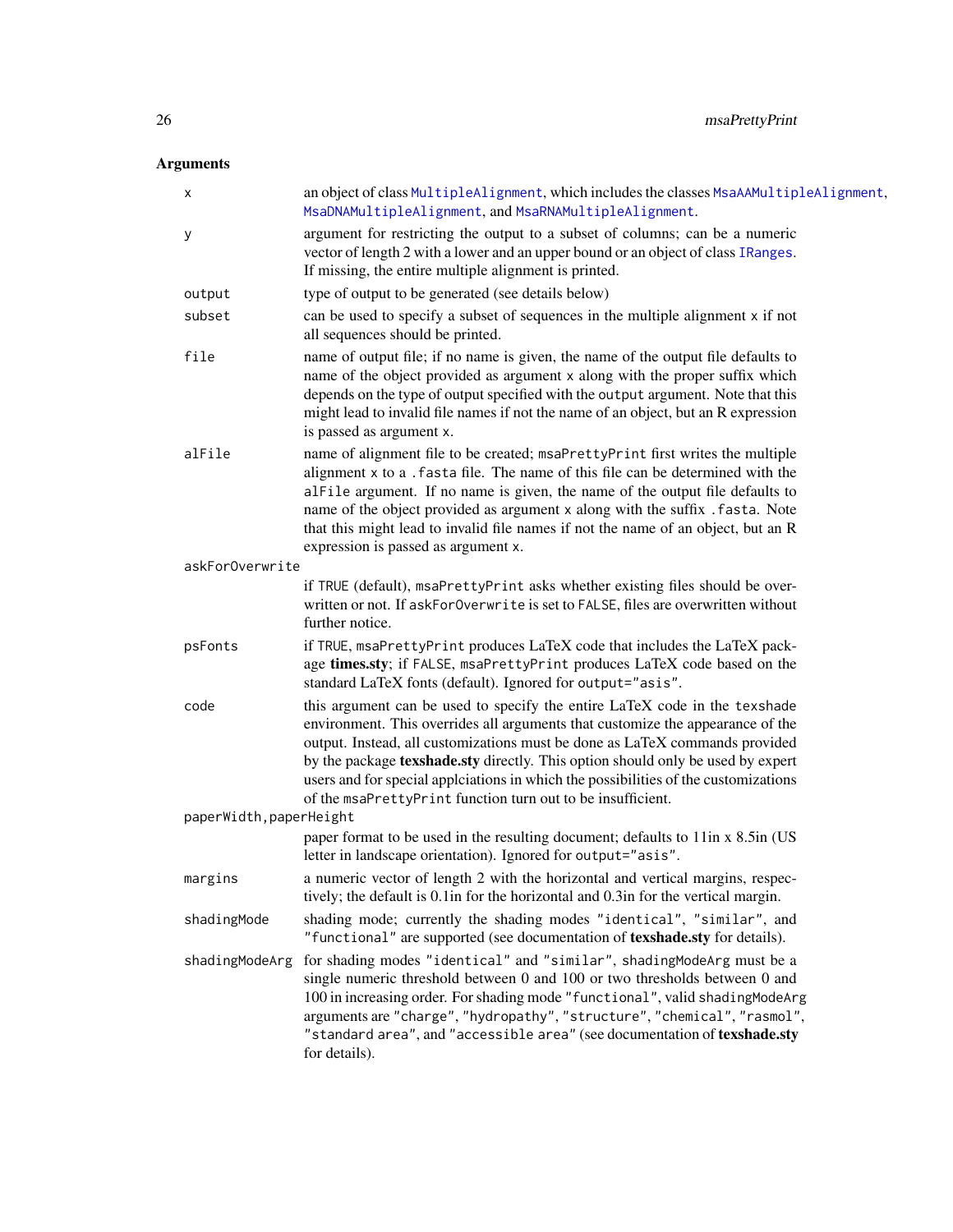| shadingColors      | color scheme for shading; valid "shadingColors" arguments are "blues",<br>"reds", "greens", "grays", and "black" (see documentation of texshade.sty<br>for details).                                                                                                                                                                                                                                                                       |
|--------------------|--------------------------------------------------------------------------------------------------------------------------------------------------------------------------------------------------------------------------------------------------------------------------------------------------------------------------------------------------------------------------------------------------------------------------------------------|
| showConsensus      | where to show the consensus sequence; possible values are "bottom", "top",<br>and "none" (the latter option suppresses printing of the consensus sequence).                                                                                                                                                                                                                                                                                |
| consensusColors    |                                                                                                                                                                                                                                                                                                                                                                                                                                            |
|                    | color scheme for printing the consensus sequence; the following choices are pos-<br>sible: "ColdHot", "HotCold", "BlueRed", "RedBlue", "GreenRed", "RedGreen",<br>and "Gray" (see documentation of texshade.sty for details).                                                                                                                                                                                                              |
| consensusThreshold |                                                                                                                                                                                                                                                                                                                                                                                                                                            |
|                    | one or two numbers between 0 and 100, where the second one is optional and<br>must be larger than the first one (see documentation of texshade.sty for details)                                                                                                                                                                                                                                                                            |
| showLogo           | where to show a sequence logo; possible values are "top", "bottom", or "none"<br>(the latter option suppresses printing of the consensus sequence). If a sequence<br>logo and a consensus sequence should be shown together, they can only be lo-<br>cated at opposite sides.                                                                                                                                                              |
| logoColors         | color scheme for printing the sequence logo; the following choices are possible:<br>"chemical", "rasmol", "hydropathy", "structure", "standard area", and<br>"accessible area" (see documentation of texshade.sty for details).                                                                                                                                                                                                            |
| showLogoScale      | where to plot the vertical axis of the sequence logo; possible values are "left",<br>"right", "leftright", and "none" (the latter option suppresses that the axis<br>is displayed).                                                                                                                                                                                                                                                        |
| showNames          | where to print sequence names; possible values are "left", "right", and "none"<br>(the latter option suppresses that names are displayed).                                                                                                                                                                                                                                                                                                 |
| showNumbering      | where to print sequence numbers; possible values are "left", "right", and<br>"none" (the latter option suppresses that numbers are displayed). If sequence<br>names and numbers should be shown together, they can only be located at op-<br>posite sides.                                                                                                                                                                                 |
| showLegend         | if TRUE (default), a legend is printed at the end of the alignment.                                                                                                                                                                                                                                                                                                                                                                        |
| furtherCode        | additional LaTeX code to be included in the texshade environment; all text<br>passed as furtherCode is placed between the commands created by msaPrettyPrint<br>and the end of the texshade environment. Note the difference to the code ar-<br>gument: while the code argument replaces all LaTeX code in the texshade<br>environment, the code passed as furtherCode argument is added to the LaTeX<br>code in the texshade environment. |
| verbose            | if TRUE (default), progress messages are printed and also the output of running<br>(PDF)LaTeX (if applicable) is printed to the R session.                                                                                                                                                                                                                                                                                                 |

# Details

The msaPrettyPrint function writes a multiple alignment to a .fasta file and creates LaTeX code for pretty-printing the multiple alignment on the basis of the LaTeX package texshade.sty. If output="asis", msaPrettyPrint prints a LaTeX fragment consisting of the texshade environment to the console. The parameters described above can be used to customize the way the multiple alignment is formatted. If output="tex", a complete LaTeX file including preamble is created. For output="dvi" and output="pdf", the same kind of LaTeX file is created, but processed using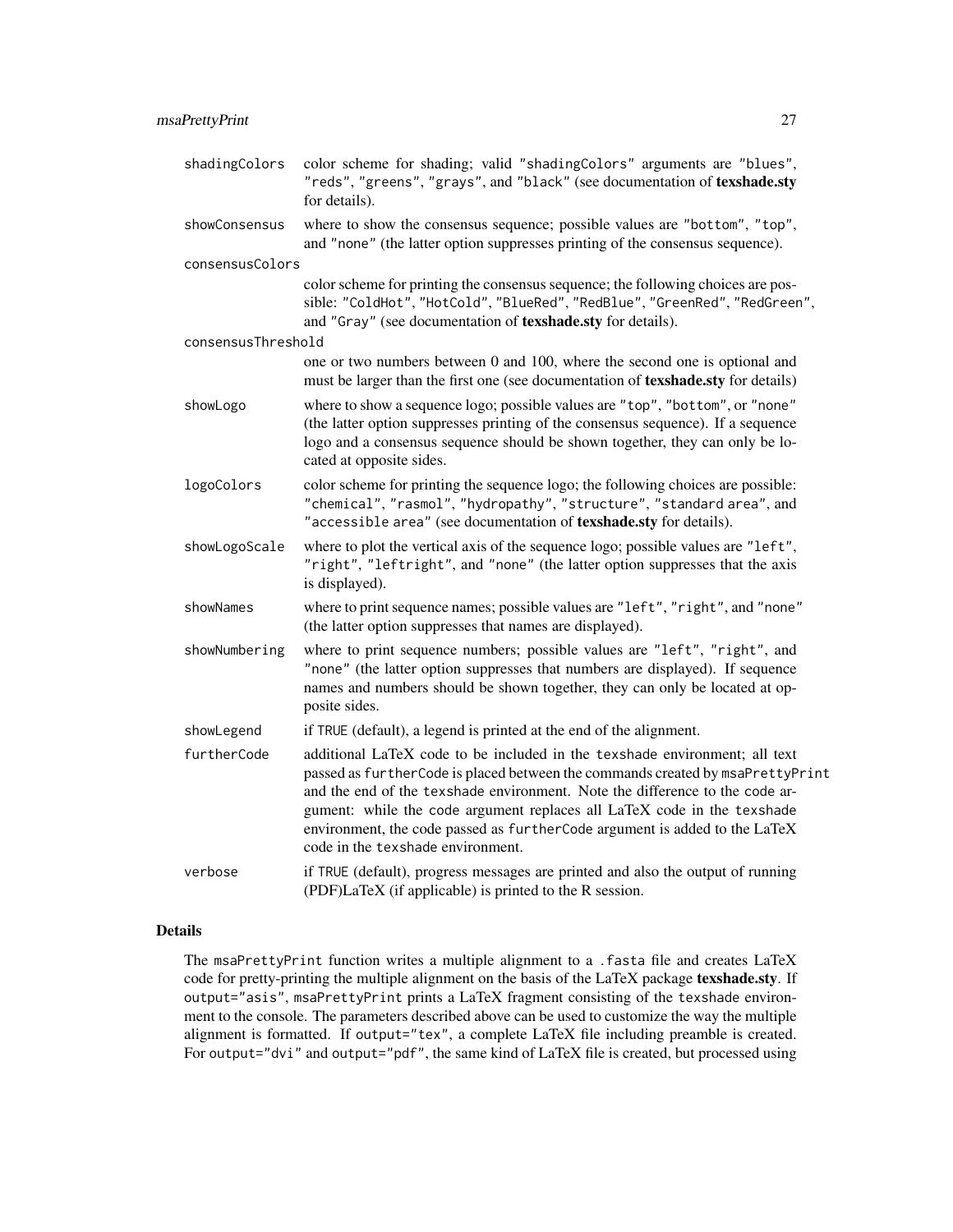(PDF)LaTeX to produce a final DVI or PDF file, respectively. The file argument be used to determine the file name of the final output file (except for the output="asis" which does not create an output file).

The choice output="asis" is particularly useful for Sweave or knitr documents. If msaPrettyPrint is called with output="asis" in a code chunk with results="tex" (Sweave) or results="asis" (knitr), then the resulting LaTeX fragment consisting of the texshade environment is directly included in the LaTeX document that is created from the Sweave/knitr document.

As noted above, if they are not specified explicitly, output file names are determined automatically. It is important to point out that all file names need to be LaTeX-compliant, i.e. no special characters and spaces (!) are allowed. If a file name would be invalid, msaPrettyPrint makes a default choice.

Moreover, if sequence names are to be printed, there might be names that are not LaTeX-compliant and lead to LaTeX errors. In order to check that in advance, the function [msaCheckNames](#page-6-1) is available.

Note that [texi2dvi](#page-0-0) and [texi2pdf](#page-0-0) always save the resulting DVI/PDF files to the current working directory, even if the LaTeX source file is in a different directory. That is also the reason why the temporary file is created in the current working directory in the example below.

#### Value

msaPrettyPrint returns an invisible character vector consisting of the LaTeX fragment with the texshade environment.

### Author(s)

Ulrich Bodenhofer, Enrico Bonatesta, and Christoph Horejs-Kainrath <msa@bioinf.jku.at>

#### References

#### <http://www.bioinf.jku.at/software/msa>

U. Bodenhofer, E. Bonatesta, C. Horejs-Kainrath, and S. Hochreiter (2015). msa: an R package for multiple sequence alignment. *Bioinformatics* 31(24):3997-3999. DOI: [doi:10.1093/bioinformatics/](https://doi.org/10.1093/bioinformatics/btv494) [btv494.](https://doi.org/10.1093/bioinformatics/btv494)

#### <https://www.ctan.org/pkg/texshade>

Beitz, E. (2000) TeXshade: shading and labeling of multiple sequence alignments using LaTeX2e *Bioinformatics* 16(2):135-139. DOI: [doi:10.1093/bioinformatics/16.2.135.](https://doi.org/10.1093/bioinformatics/16.2.135)

#### See Also

#### [msaCheckNames](#page-6-1)

# Examples

```
## read sequences
filepath <- system.file("examples", "exampleAA.fasta", package="msa")
mySeqs <- readAAStringSet(filepath)
## call unified interface msa() for default method (ClustalW) and
```
<span id="page-27-0"></span>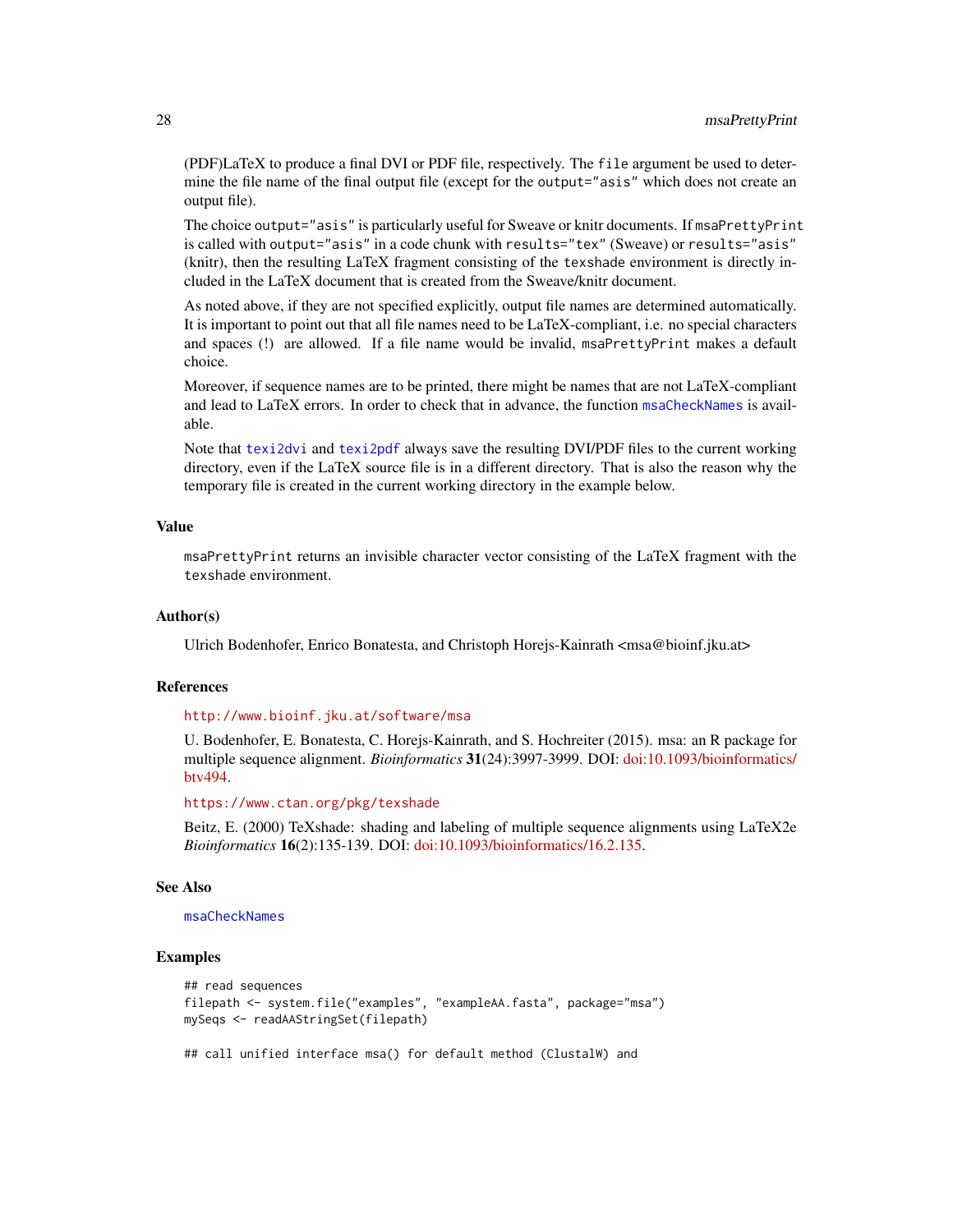# msaPrettyPrint 29

```
## default parameters
myAlignment <- msa(mySeqs)
## show resulting LaTeX code with default settings
msaPrettyPrint(myAlignment, output="asis", askForOverwrite=FALSE)
## create PDF file according to some custom settings
## Not run:
tmpFile <- tempfile(pattern="msa", tmpdir=".", fileext=".pdf")
tmpFile
msaPrettyPrint(myAlignment, file=tmpFile, output="pdf",
               showNames="left", showNumbering="none", showLogo="top",
               showConsensus="bottom", logoColors="rasmol",
               verbose=FALSE, askForOverwrite=FALSE)
```
library(Biobase) openPDF(tmpFile) ## End(Not run)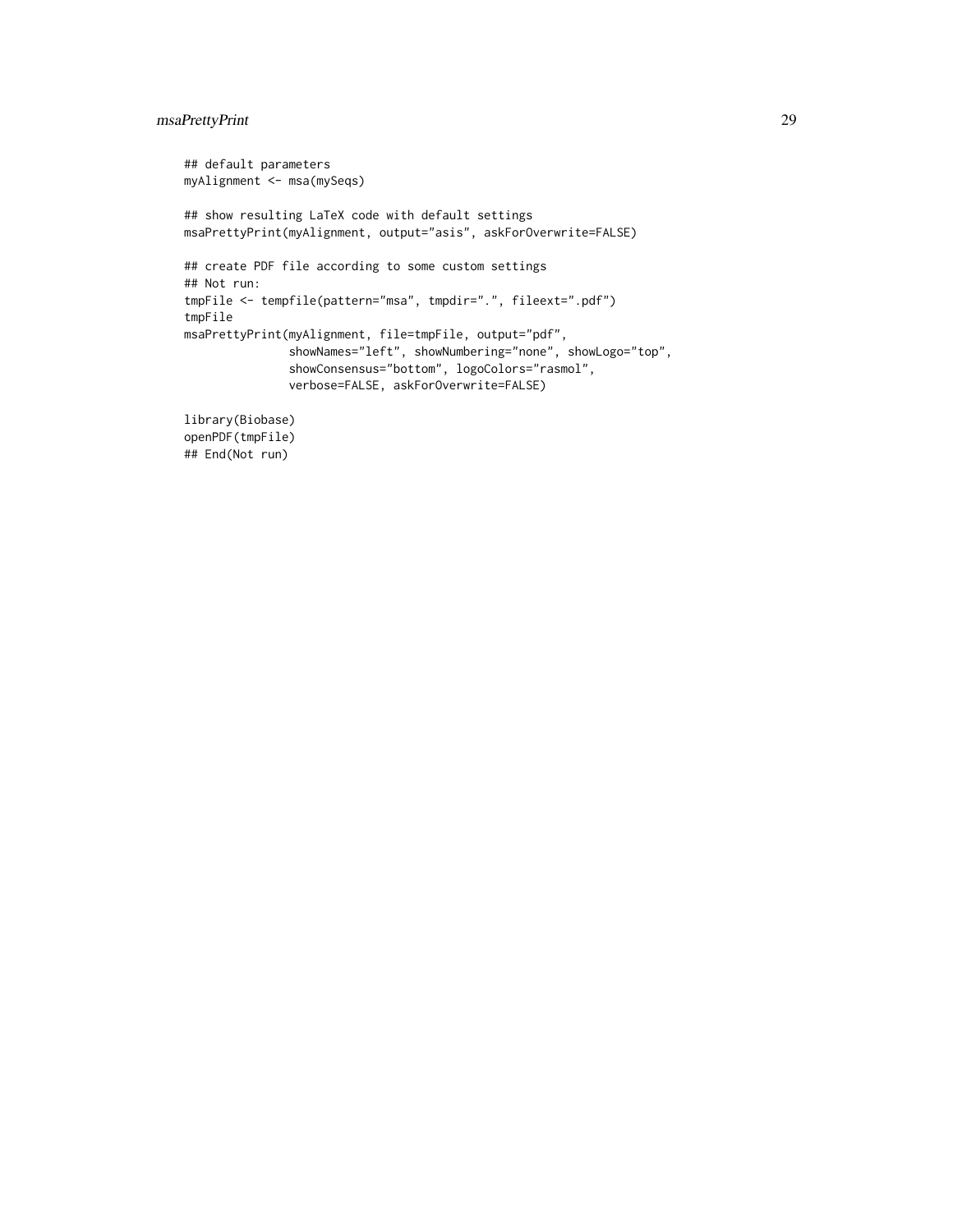# <span id="page-29-0"></span>**Index**

```
∗ class
    MsaMetaData-class, 19
    MsaMultipleAnlignmentClasses, 20
∗ graphs
    msaPrettyPrint, 25
∗ manip
    msa, 4
    msaCheckNames, 7
    msaClustalOmega, 8
    msaClustalW, 10
    msaConsensusSequence, 13
    msaConservationScore, 15
    msaConvert, 17
    msaMuscle, 23
∗ package
    msa-package, 2
AAMultipleAlignment, 21
AAStringSet, 4, 5
BLOSUM62, 15
class:MsaAAMultipleAlignment
        (MsaMultipleAnlignmentClasses),
        20
class:MsaDNAMultipleAlignment
        (MsaMultipleAnlignmentClasses),
        20
class:MsaMetaData (MsaMetaData-class),
        19
class:MsaRNAMultipleAlignment
        (MsaMultipleAnlignmentClasses),
        20
consensusString, 13, 14
DNAMultipleAlignment, 21
DNAStringSet, 4, 5
IRanges, 26
matrix, 15
```
msa, *[3](#page-2-0)*, [4,](#page-3-0) *[9](#page-8-0)[–12](#page-11-0)*, *[14](#page-13-0)*, *[16](#page-15-0)*, *[18](#page-17-0)*, *[20](#page-19-0)[–24](#page-23-0)* msa-package, [2](#page-1-0) MsaAAMultipleAlignment, *[6](#page-5-0)[–8](#page-7-0)*, *[10](#page-9-0)*, *[12](#page-11-0)[–16](#page-15-0)*, *[18](#page-17-0)[–20](#page-19-0)*, *[24](#page-23-0)*, *[26](#page-25-0)* MsaAAMultipleAlignment *(*MsaMultipleAnlignmentClasses*)*, [20](#page-19-0) MsaAAMultipleAlignment-class *(*MsaMultipleAnlignmentClasses*)*, [20](#page-19-0) msaCheckNames, [7,](#page-6-0) *[28](#page-27-0)* msaClustalOmega, *[3](#page-2-0)[–6](#page-5-0)*, [8,](#page-7-0) *[20](#page-19-0)[–22](#page-21-0)* msaClustalW, *[3](#page-2-0)[–6](#page-5-0)*, [10,](#page-9-0) *[20](#page-19-0)[–22](#page-21-0)* msaConsensusSequence, [13,](#page-12-0) *[15,](#page-14-0) [16](#page-15-0)*, *[21](#page-20-0)* msaConsensusSequence,matrix-method *(*msaConsensusSequence*)*, [13](#page-12-0) msaConsensusSequence,MultipleAlignment-method *(*msaConsensusSequence*)*, [13](#page-12-0) msaConservationScore, [15](#page-14-0) msaConservationScore,matrix-method *(*msaConservationScore*)*, [15](#page-14-0) msaConservationScore,MultipleAlignment-method *(*msaConservationScore*)*, [15](#page-14-0) msaConvert, [17](#page-16-0) MsaDNAMultipleAlignment, *[6](#page-5-0)[–8](#page-7-0)*, *[10](#page-9-0)*, *[12](#page-11-0)[–16](#page-15-0)*, *[18](#page-17-0)[–20](#page-19-0)*, *[24](#page-23-0)*, *[26](#page-25-0)* MsaDNAMultipleAlignment *(*MsaMultipleAnlignmentClasses*)*, [20](#page-19-0) MsaDNAMultipleAlignment-class *(*MsaMultipleAnlignmentClasses*)*,  $20$ MsaMetaData, *[6](#page-5-0)*, *[10](#page-9-0)*, *[12](#page-11-0)*, *[14](#page-13-0)*, *[16](#page-15-0)*, *[18](#page-17-0)*, *[21,](#page-20-0) [22](#page-21-0)*, *[24](#page-23-0)* MsaMetaData *(*MsaMetaData-class*)*, [19](#page-18-0) MsaMetaData-class, [19](#page-18-0) MsaMultipleAnlignmentClasses, [20](#page-19-0) msaMuscle, *[3](#page-2-0)[–6](#page-5-0)*, *[20](#page-19-0)[–23](#page-22-0)*, [23](#page-22-0) msaPackage *(*msa-package*)*, [2](#page-1-0) msaPrettyPrint, *[3](#page-2-0)*, *[6](#page-5-0)[–8](#page-7-0)*, [25](#page-24-0)